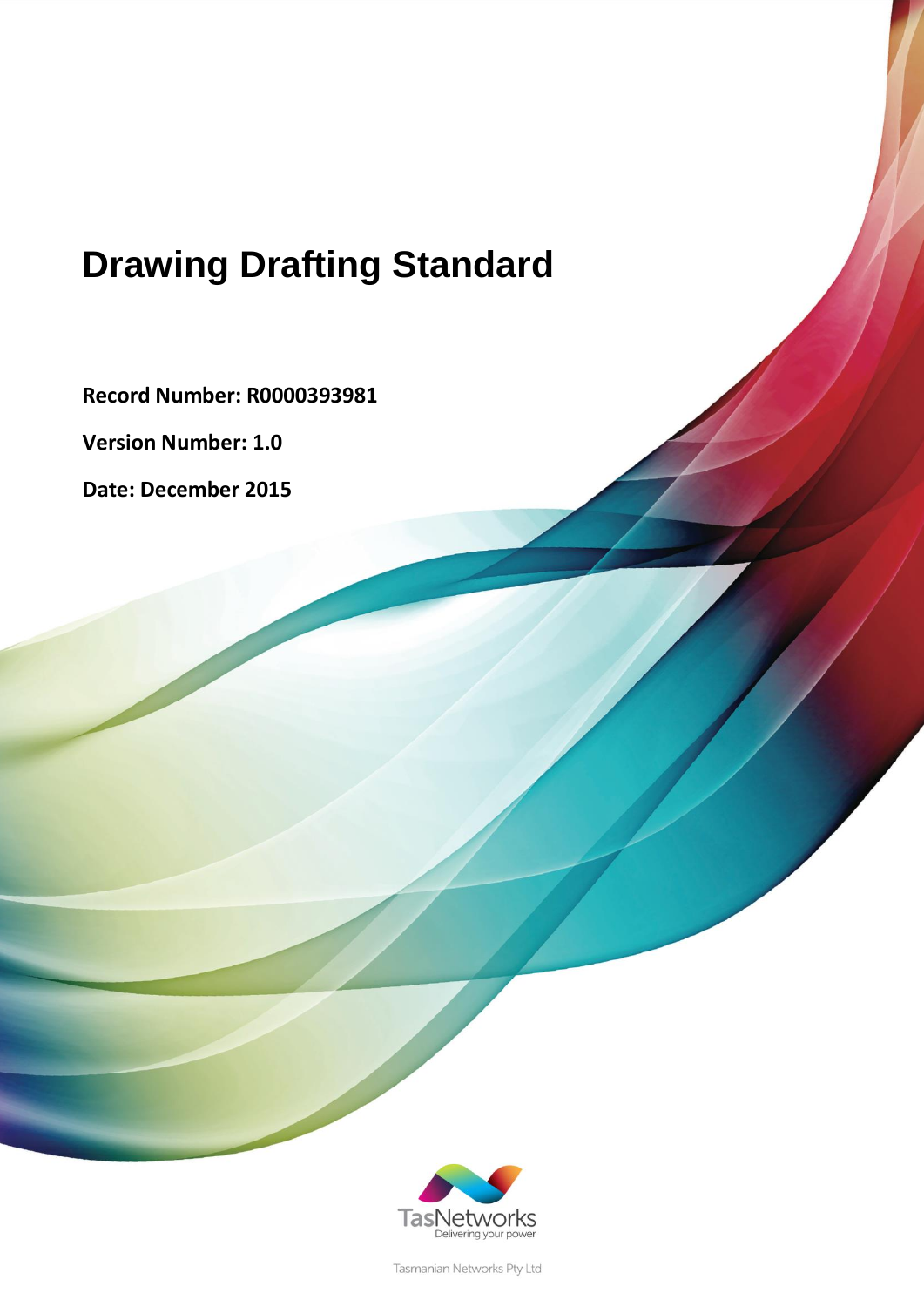## **Authorisations**

| <b>Action</b> | <b>Name and title</b>                                                        | Date       |
|---------------|------------------------------------------------------------------------------|------------|
| Prepared by   | Joe Brogan                                                                   | 23/12/2015 |
| Reviewed by   | David King                                                                   | 23/12/2015 |
|               | With input from Rick Stevens, Jeshua Brouwer, James Goodger,<br>Cameron Earl |            |
| Authorised by | Dominic James                                                                | 23/12/2015 |
| Review cycle  | 24 Months                                                                    |            |

### Responsibilities

This document is the responsibility of the Network Information Systems Leader, Tasmanian Networks Pty Ltd, ABN 24 167 357 299 (hereafter referred to as "TasNetworks").

Please contact the Network Information Systems Leader with any queries or suggestions.

- Implementation All TasNetworks staff and contractors.
- Compliance All group managers.

### Minimum Requirements

The requirements set out in TasNetworks' documents are minimum requirements that must be complied with by all TasNetworks team members, contractors, and other consultants.

The end user is expected to implement any practices which may not be stated but which can be reasonably regarded as good practices relevant to the objective of this document.

© Tasmanian Networks Pty Ltd 2014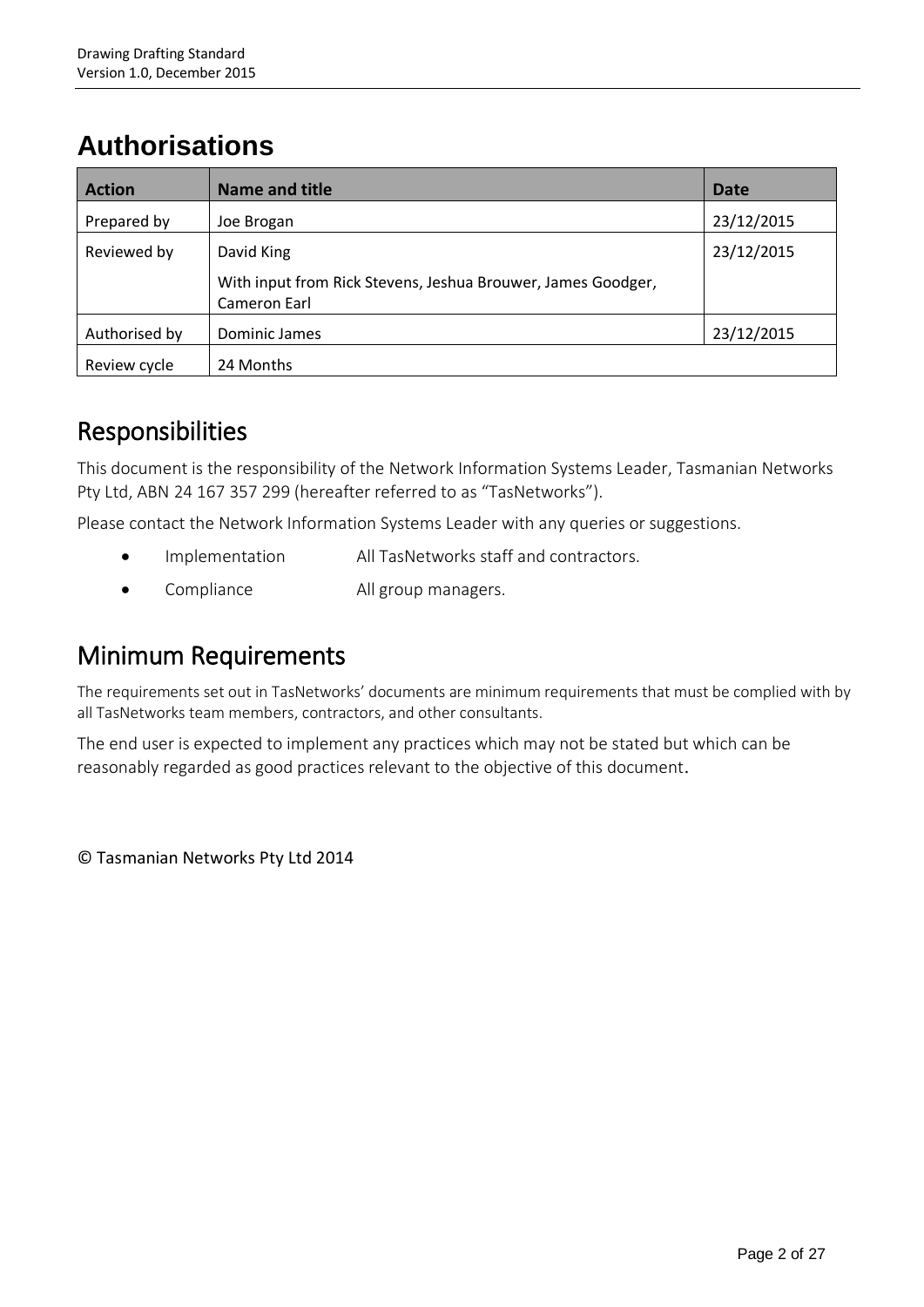## **Record of revisions**

| $\mid$ Section number | <b>Detail</b>                                                                    |
|-----------------------|----------------------------------------------------------------------------------|
| All sections          | This document was revised from the old Transend standard and has been updated to |
|                       | include the old Aurora distribution drawing standards and Comms practices.       |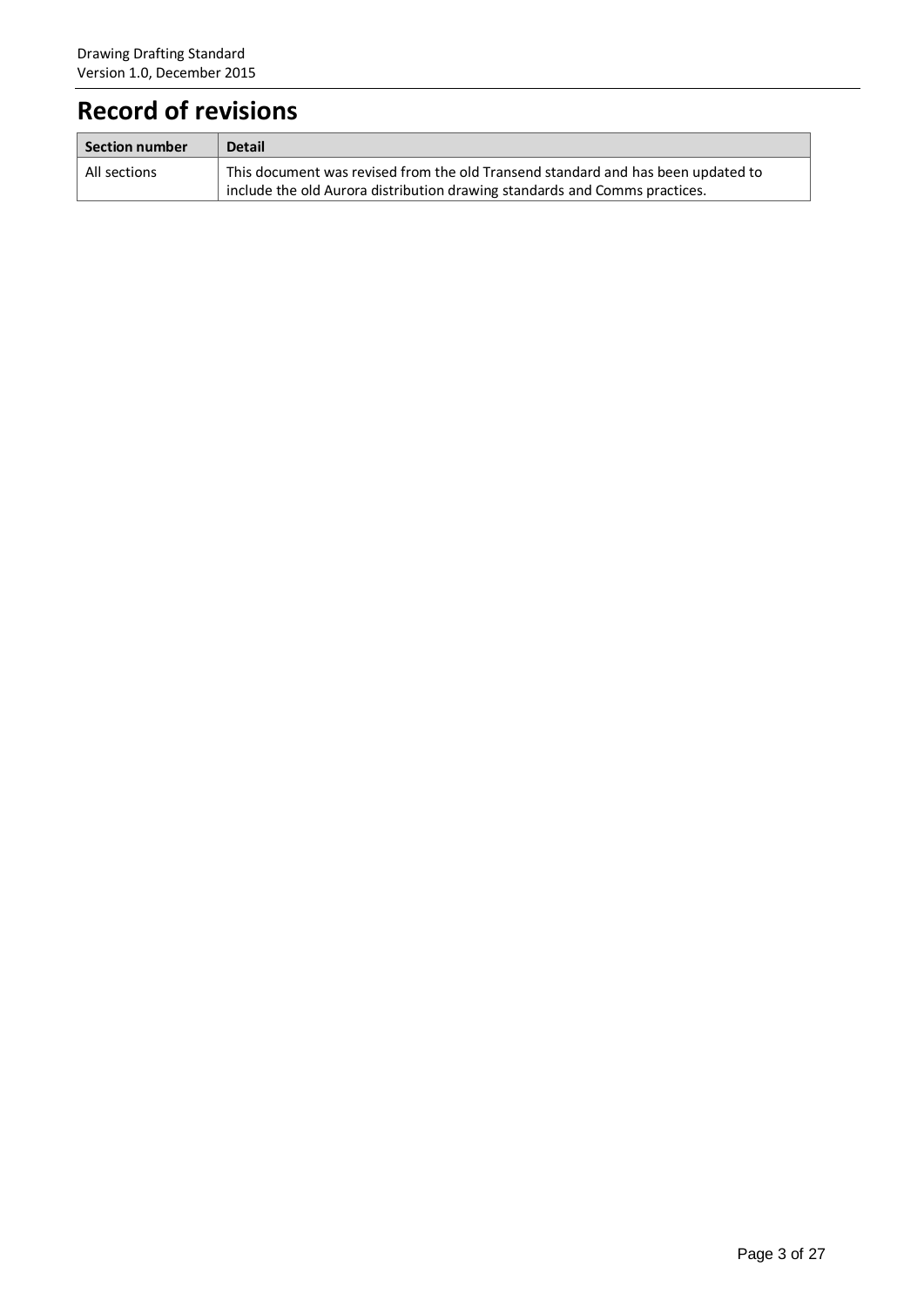## **Table of contents**

| 1              |       |  |
|----------------|-------|--|
|                | 1.1   |  |
|                | 1.2   |  |
|                | 1.3   |  |
|                | 1.4   |  |
|                | 1.5   |  |
| $\overline{2}$ |       |  |
|                | 2.1   |  |
|                | 2.2   |  |
|                | 2.3   |  |
|                | 2.4   |  |
|                | 2.5   |  |
| 3              |       |  |
|                | 3.1   |  |
|                | 3.2   |  |
|                | 3.3   |  |
| 4              |       |  |
|                | 4.1   |  |
|                | 4.2   |  |
| 5              |       |  |
| 6              |       |  |
|                | 6.1   |  |
|                | 6.2   |  |
|                | 6.2.1 |  |
|                | 6.2.2 |  |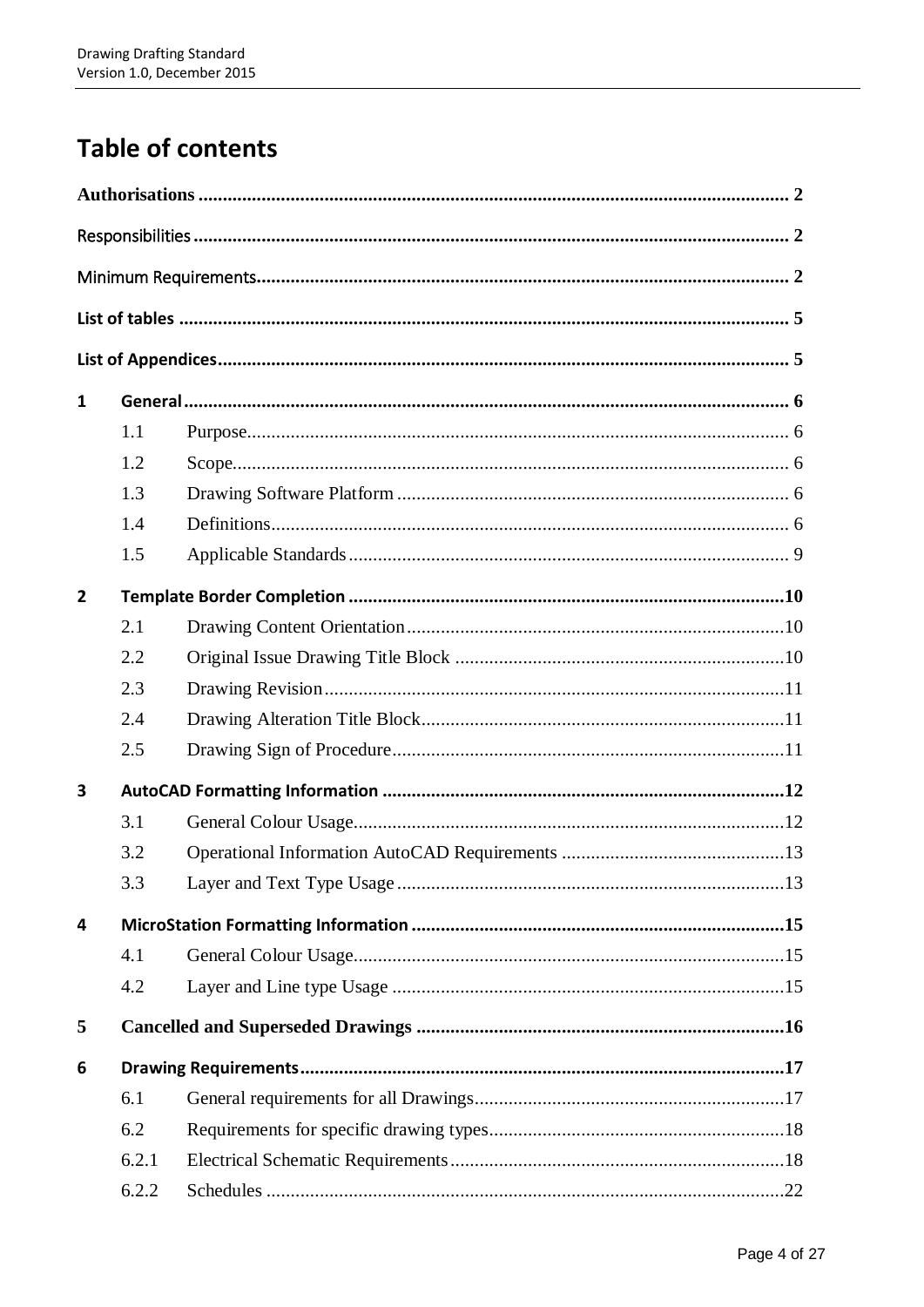| 6.2.3 |     |
|-------|-----|
| 6.2.4 |     |
| 6.2.5 |     |
| 6.3   |     |
| 6.3.1 |     |
| 6.3.2 |     |
| 6.4   |     |
| 6.4.1 |     |
| 6.4.2 |     |
| 6.4.3 |     |
| 6.4.4 | .26 |

## **List of tables**

## **List of Appendices**

| Appendix A – Drawing Template Layout Example for TasNetworks Designed Drawings 27 |  |
|-----------------------------------------------------------------------------------|--|
| Appendix B - Drawing Template Layout Example for Contractor Designed Drawings 28  |  |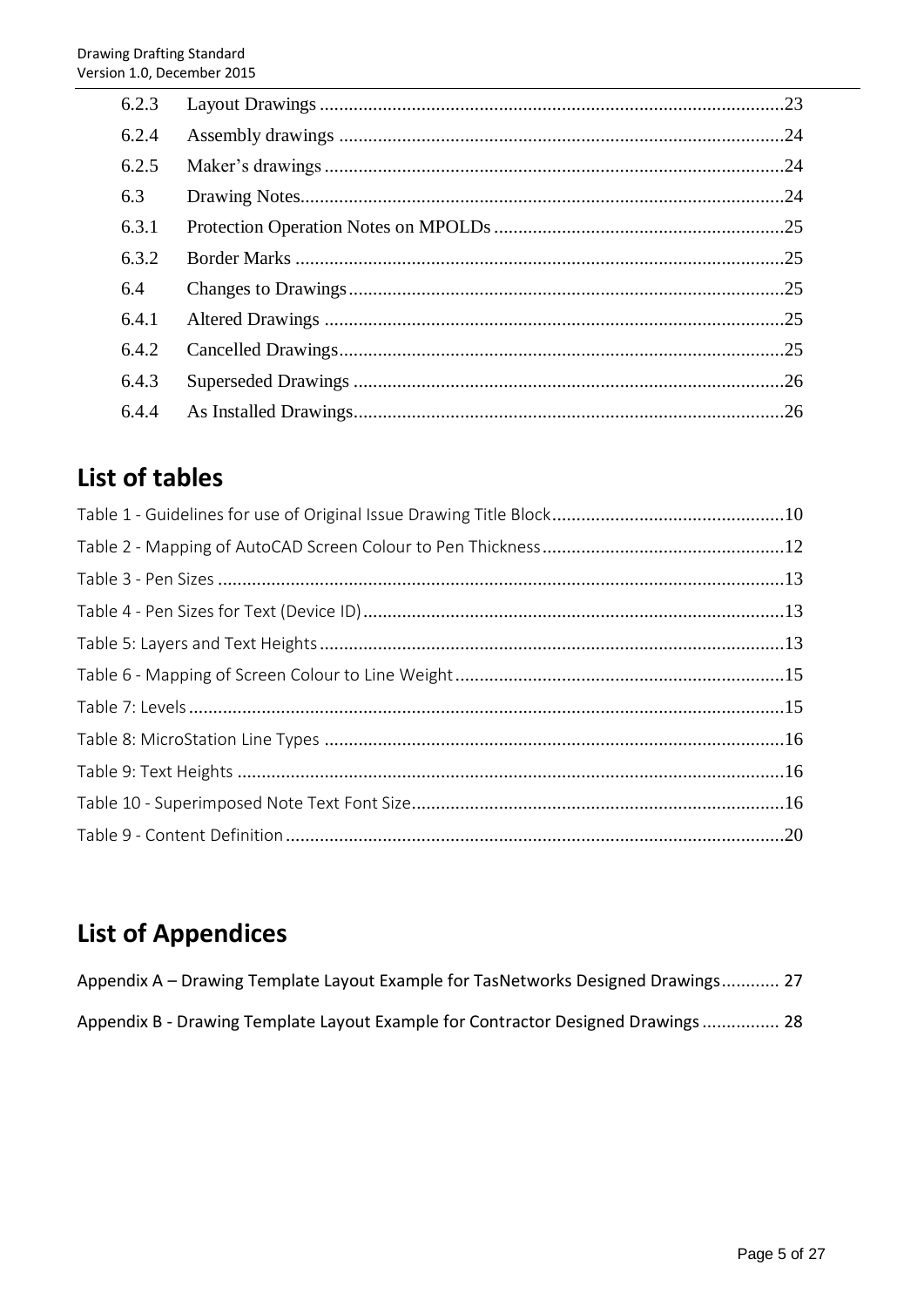## **1 General**

### **1.1 Purpose**

To provide specific requirements to drafters for the format, numbering, presentation and identification with respect to TasNetworks drawings.

### **1.2 Scope**

This standard is applicable to all TasNetworks drawings including but not limited to:

- Assemblies
- Block Diagrams
- Details
- General Arrangements and Layouts
- One Line Diagrams
- **•** Templates
- **•** Schedules
- **Schematics**

### **1.3 Drawing Software Platform**

TasNetworks currently has two CAD software platforms being MicroStation V8 XM and AutoCAD 2013. The following notes are mandatory in using these platforms:

- Distribution Systems shall be drawn in MicroStation
- Transmission Systems including Zone Stations shall be drawn in AutoCAD
- Drawings issued from the TasNetworks archive for modification will continue in their existing format.

### **1.4 Definitions**

AC: Alternating current.

AEMO: Australian Energy Market Operator.

Approved: Authorisation of a drawing for release to the next project stage.

AED: Accredited Electrical Designer.

AEC: Accredited Electrical Constructor.

As Installed: The status of a drawing that depicts the arrangement or configuration of equipment as currently installed. 'As Built' and 'As Installed' have the same meaning.

CAD: Computer Aided Design. Within this standard, CAD refers to an electronic drawing provided in .dwg or .dgn format which may include an embedded .gp4 file.

Cancelled: The status of a drawing that is no longer required as a result of equipment being removed from service.

Checked: The verification of technical adequacy and completeness of a drawing or the part of a drawing which has been altered.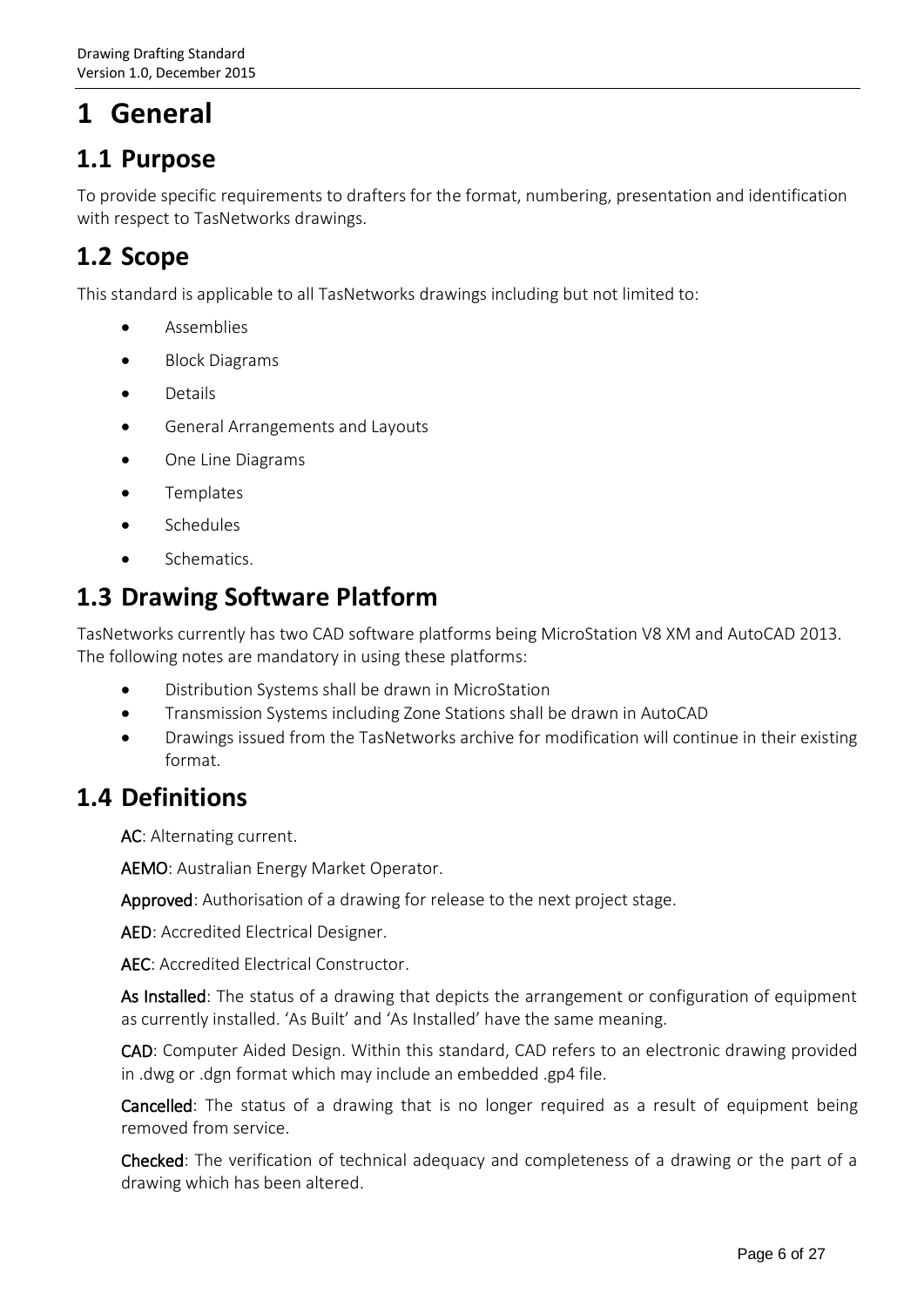Checked-in: The status of a current drawing when it is stored in the EDMS.

Checked-out: The status of a drawing when it checked out of the EDMS for the purpose of alteration.

Communication System: Defined as assets for network telecommunication purposes.

Concept Drawing: A drawing which is part of a concept definition.

Construction: The status of a drawing that depicts the arrangement or configuration of equipment as designed for construction.

 Critical Drawings: A risk-based list of drawing types which are required to safely operate the TasNetworks network. The list comprises of the Power Circuit One-Line Diagram (PCOLD), the Metering and Protection One-Line Diagram (MPOLD), Operational Diagram (OD), One Line Diagram (OLD), General Arrangement (GA), Wire Position Diagram (WPD), Standard Drawing (SD) and System Diagrams.

CT: Current transformer.

Design: The status of a drawing that depicts a potential arrangement or configuration of equipment during the conceptual design phase of a project.

Distribution System: Defined as assets inclusive from all network substation distribution connections to the final consumer connection point.

Drawing: Pictorial, tabular or graphical representation of technical design. Drawings may also contain a map or a representation of geographical features.

Drawing Type: Indicates the differing drawing characteristics including General Arrangement, Layout, Details, Assembly, Diagram, Schematic and Schedules.

Drawing Team: TasNetworks representatives with the responsibility for managing the TasNetworks EDMS.

DWG: Electronic CAD format files with a .dwg or .dgn file extension to create or modify drawings.

EDMS: Electronic drawing management system.

GA: General Arrangement drawing showing physical relationship between multiple equipment within a site boundary, transmission line or system.

GP4: A scanned amendable drawing image with a file extension of .gp4, which may be used in conjunction with, or embedded into, a .dwg file.

Issue: The transmission of drawings to personnel or organisations which includes electronic and hard copy formats.

Layout: Layout drawing of a single piece of equipment which may be within a General Arrangement.

Metadata: Data registered against a drawing in the EDMS.

NTS: Not to scale.

Original: The status of a drawing representing the first registration of a drawing in the EDMS by TasNetworks.

P & C: Protection and control.

Project Manager: Any representative who has been assigned the responsibility to manage a project and perform the role of Principal's Representative and/or Purchaser's Representative.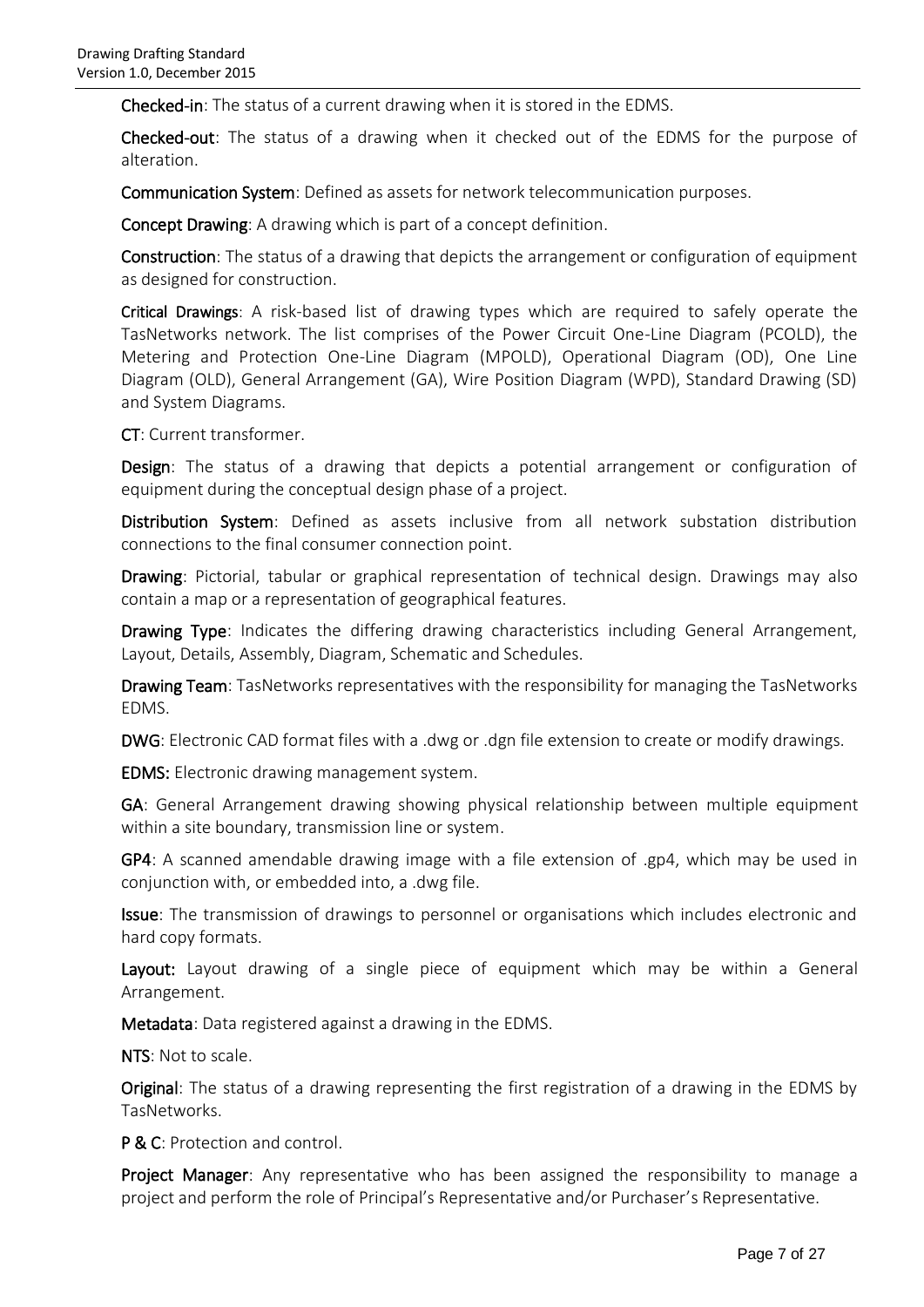Redline Mark-ups: A hard copy drawing which is marked in red ink to indicate changes to 'Construction' drawings, which does not constitute a formal revision to the approved 'Construction' drawing. These changes are subject to the check and approval process.

RTU: Remote Terminal Unit.

SCADA: Supervisory, control and data acquisition.

Standard Drawing: A TasNetworks approved drawing used for use in any project when required and not subject to alteration.

Superseded: The status of a drawing that has been replaced by a new drawing.

TIF: (Tagged Image Format) An electronic image file with a file extension .tif.

Transmission System: Defined as assets inclusive of all network substations and transmission above 33kV to the power generator connection point.

VT: Voltage transformer.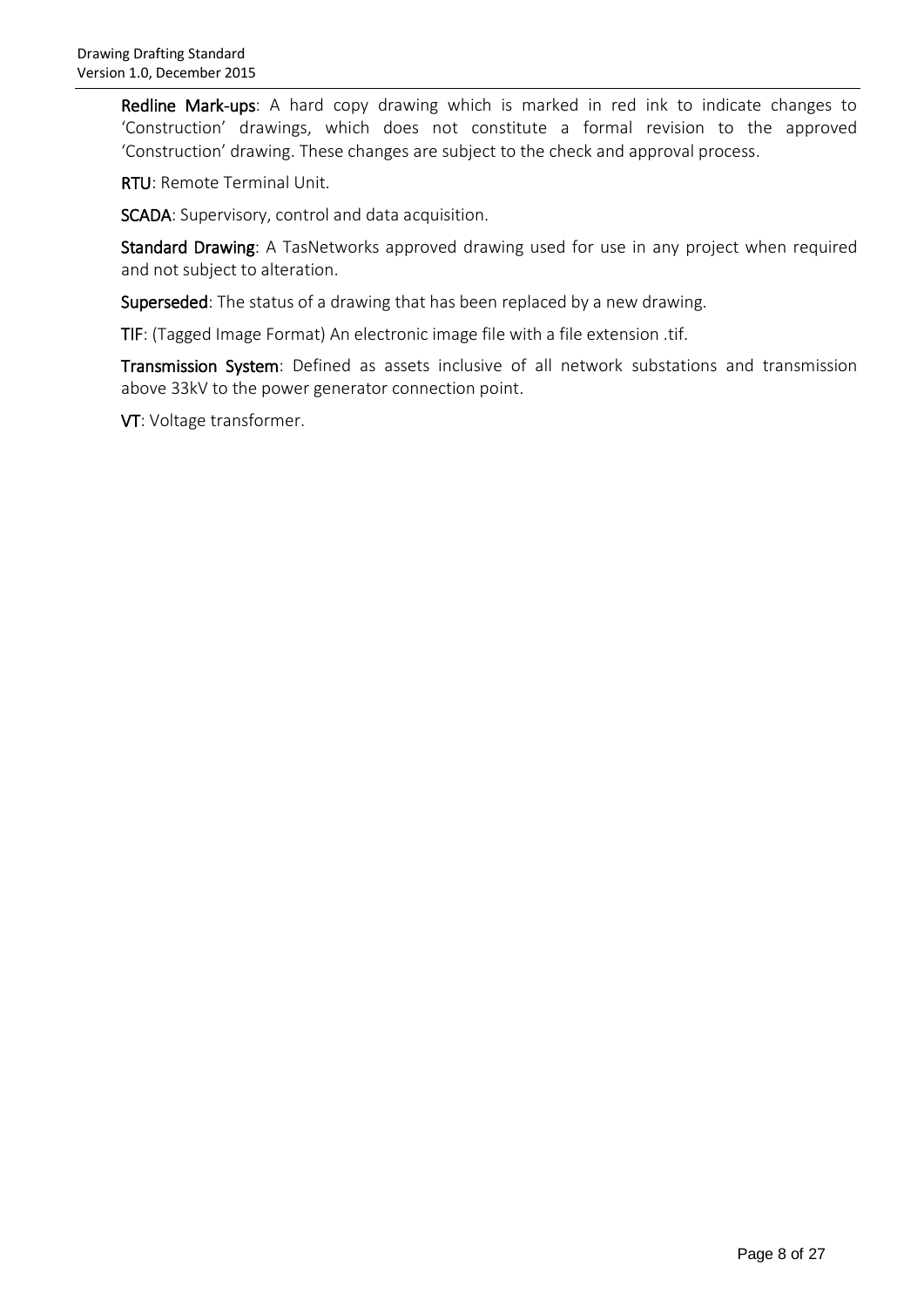## **1.5 Applicable Standards**

| R357929             | Drawing Management Standard                            |
|---------------------|--------------------------------------------------------|
| R280697             | General Substation Requirements Standard               |
| R358449             | Site Names and Abbreviations Standard                  |
| R280718             | Transmission Line and Cable Numbers Standard           |
| R280717             | Transmission Circuit Name Abbreviations Standard       |
| R280703             | Asset Identification Standard                          |
| R280754             | Site Drawing Prefix Master List                        |
| R358302             | Drawing Checking and Approval Authorisation Guidelines |
| TSD-SD-806-0001-001 | Drawing Symbols Drawing                                |
| AS1100              | Technical Drawing (all parts)                          |
| AS1102.101          | <b>Electrical Symbols</b>                              |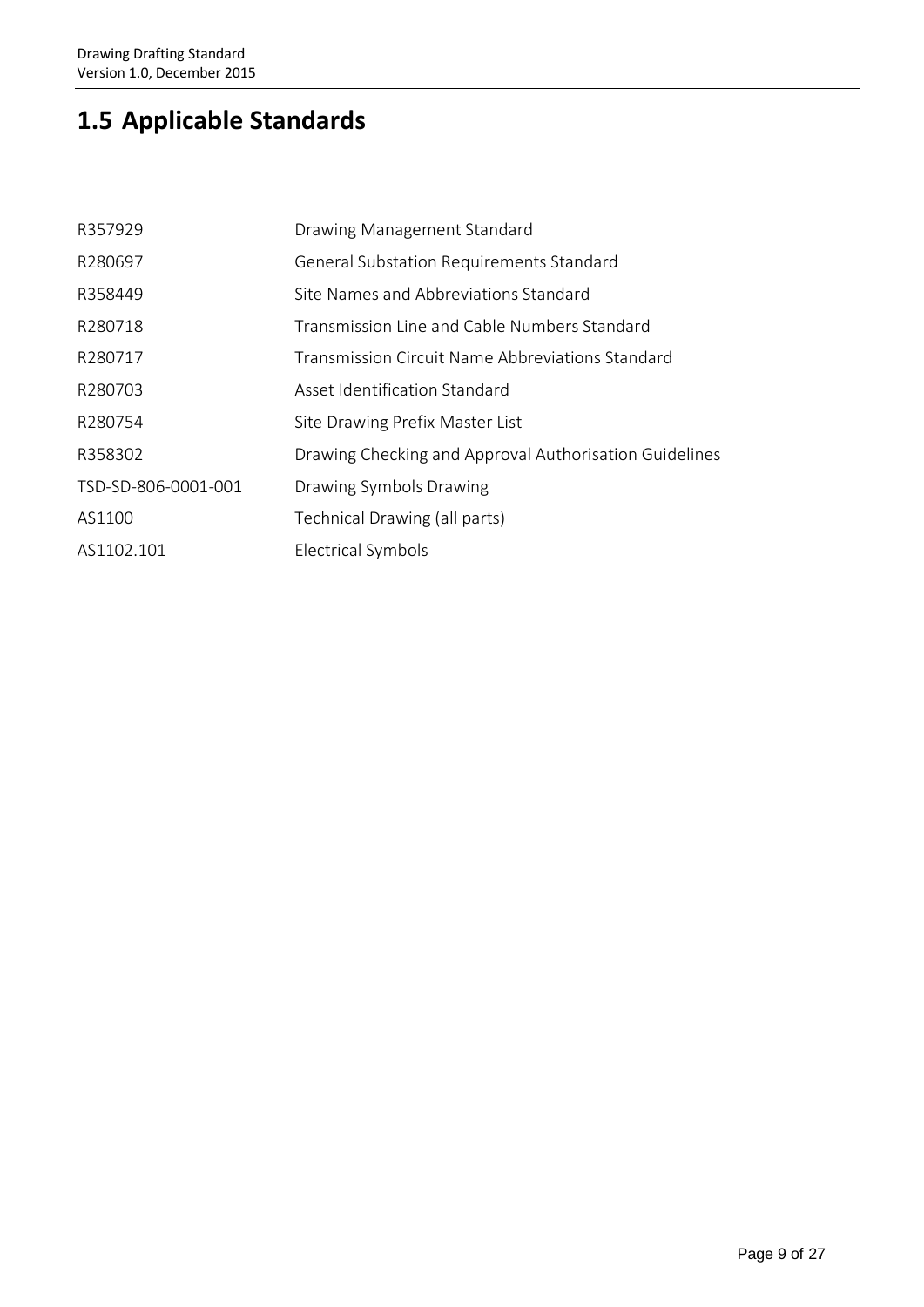## **2 Template Border Completion**

This chapter details all the sections associated with the template border and how these should be completed.

All drawings shall be produced in a format consistent with the TasNetworks standard template. The drawing shall be prepared so that all technical information is within the drawing border.

Example border templates are shown in Appendices A and B respectively. Electronic templates in MicroStation and AutoCAD format are available on request for A0, A1, A2, A3 and A4 size drawings. The format and content of templates shall not be modified.

Each template contains a standard title block. Title blocks must not be scaled and CAD ref point 0,0 used.

### **2.1 Drawing Content Orientation**

Where possible drawing contents shall be oriented (landscape is preferred unless required) as follows.

Pictorial, tabular or graphical drawings.

- a. landscape templates—the shortest edge of the content "foot print" of the drawing shall be parallel with the right edge of the template.
- b. portrait templates (generally A4)—the longest edge of the content "foot print" of the drawing shall be parallel with the right edge of the template.

Maps or geographical representation.

a. the north point shall be parallel with the right edge of the template, pointing to the top.

Where compliance with the above is not possible, a proposed orientation shall be the subject of TasNetworks agreement.

### **2.2 Original Issue Drawing Title Block**

For new TasNetworks designed drawings, the title block provided in the electronic template shall be completed as shown in Table 1.

Within TasNetworks title and alteration blocks, the following text restriction shall apply.

- The use of "the", "of", "and" and "for" in drawing titles shall be kept to an absolute minimum. Non-alpha-numeric characters shall not be used in any circumstances. The use of plurals, unless specifically required in a title, should be avoided.
- Numbered items shall be avoided whenever possible. However, when required the format of "No. 1" series shall be used. example No. 1 circuit, road No. 2.

| <b>Drawing Title Block</b>                        |        |                                                                            |  |
|---------------------------------------------------|--------|----------------------------------------------------------------------------|--|
| Title                                             | Line 1 | Subject site name, system or standard drawing.                             |  |
|                                                   | Line 2 | Bay, Circuit, Asset or location.                                           |  |
|                                                   | Line 3 | Description (optional line).                                               |  |
|                                                   | Line 4 | Drawing type as derived from the drawing number.                           |  |
| Identification Below<br>Title<br>(Drawing Number) |        | From the drawing identification tables in the Drawing Management Standard. |  |

#### Table 1 - Guidelines for use of Original Issue Drawing Title Block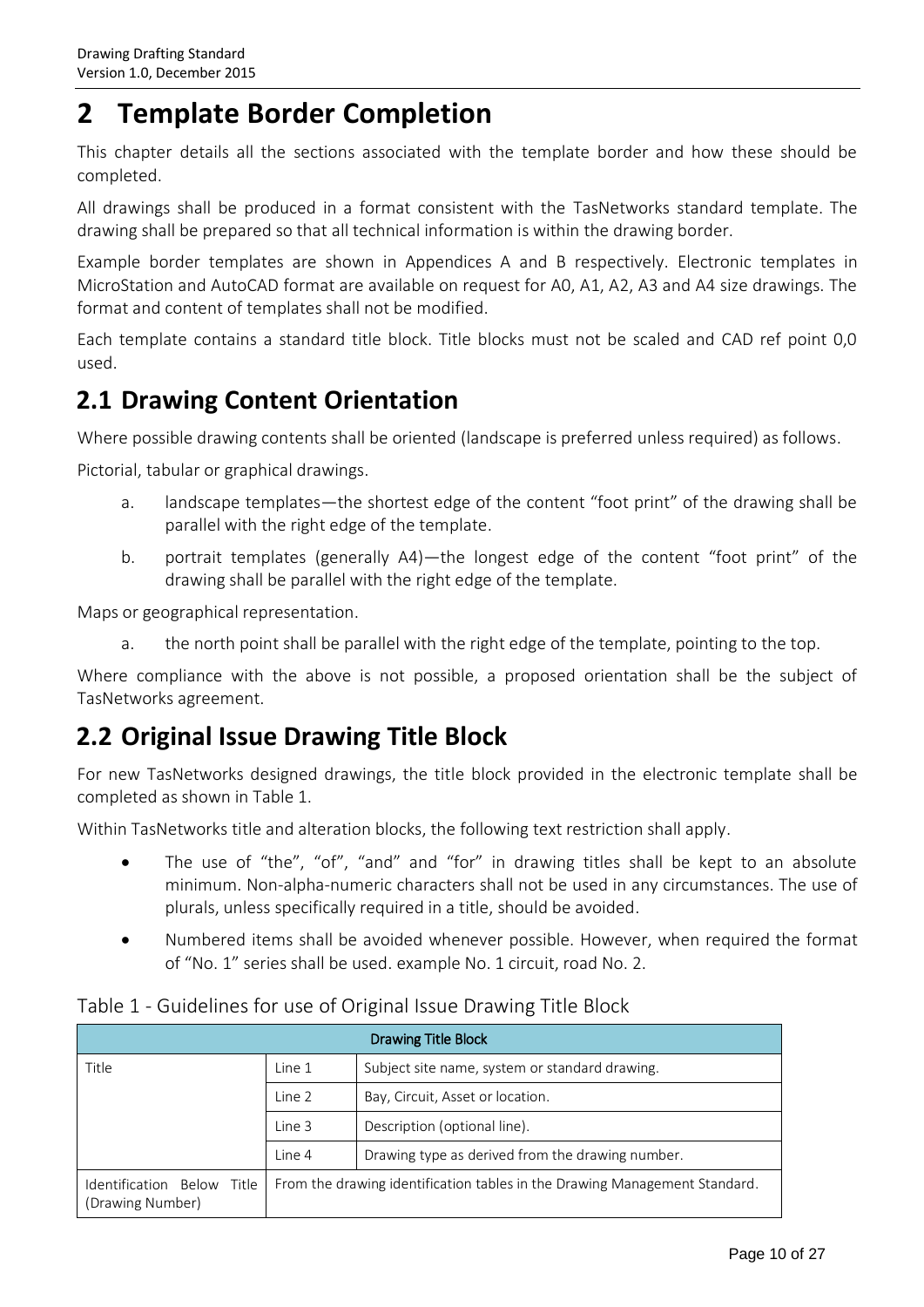| <b>Drawing Title Block</b> |                                                                                  |  |
|----------------------------|----------------------------------------------------------------------------------|--|
| Scale                      | The scale to which the drawing is drawn or NTS (Not To Scale) as applicable.     |  |
| Box Below Scale            | Reserved for the size of the original printable file, i.e. A0, A1, A2, A3 or A4. |  |
| Revision                   | From the drawing revision notation in the Drawing Management Standard.           |  |
| References                 | Reference (drawing numbers and titles) of associated drawings.                   |  |
| TasNetworks signoff boxes  | To be completed by authorised TasNetworks employees only.                        |  |

### **2.3 Drawing Revision**

Drawing revisions shall be made in accordance with the revision process in the Drawing Management Standard.

### **2.4 Drawing Alteration Title Block**

A new alteration block shall be added for each revision made, including superseded or cancelled drawings.

It shall contain the following information:

- a. succinct and meaningful descriptions of the alterations
- b. full names of the personnel responsible for the drafting, design, checking and approval
- c. TasNetworks approval signature
- d. the date the revision was made
- e. the TasNetworks project or job number
- f. name of the organisation completing the work
- g. ABN and optional logo for AED's.

A new drawing shall have an alteration block provided complying with the above requirements, which shall be replaced when the drawing is finally 'As Installed'. Refer to [6.4.4](#page-25-0) for 'As Installed' requirements.

The alteration title block shall be positioned  $90^{\circ}$  anticlockwise to the orientation of the original title block and as near to the lower left hand corner of the drawing as space will allow. The dimension of the alteration block, including any logo, shall not exceed the height of the original title block and the width shall not exceed the height.

The revision in the original issue TasNetworks title block (located in the bottom right hand corner of the drawing) shall be updated to correspond to the revision shown on the latest alteration block.

Refer to Appendices A and B for examples of both drawing templates.

### **2.5 Drawing Sign of Procedure**

All the signature fields will be completed during the life cycle of any drawing. This process is described in two standards:

- Drawing Checking and Approval Authorisation Guidelines
- **•** Drawing Management Standard.

When a drawing is issued for construction, a construction sign off block will be inserted into the drawing, which will become a project related sign off. This ensures the redline information collated on the drawing during its implementation life cycle is correct and is complete and ready for drafting.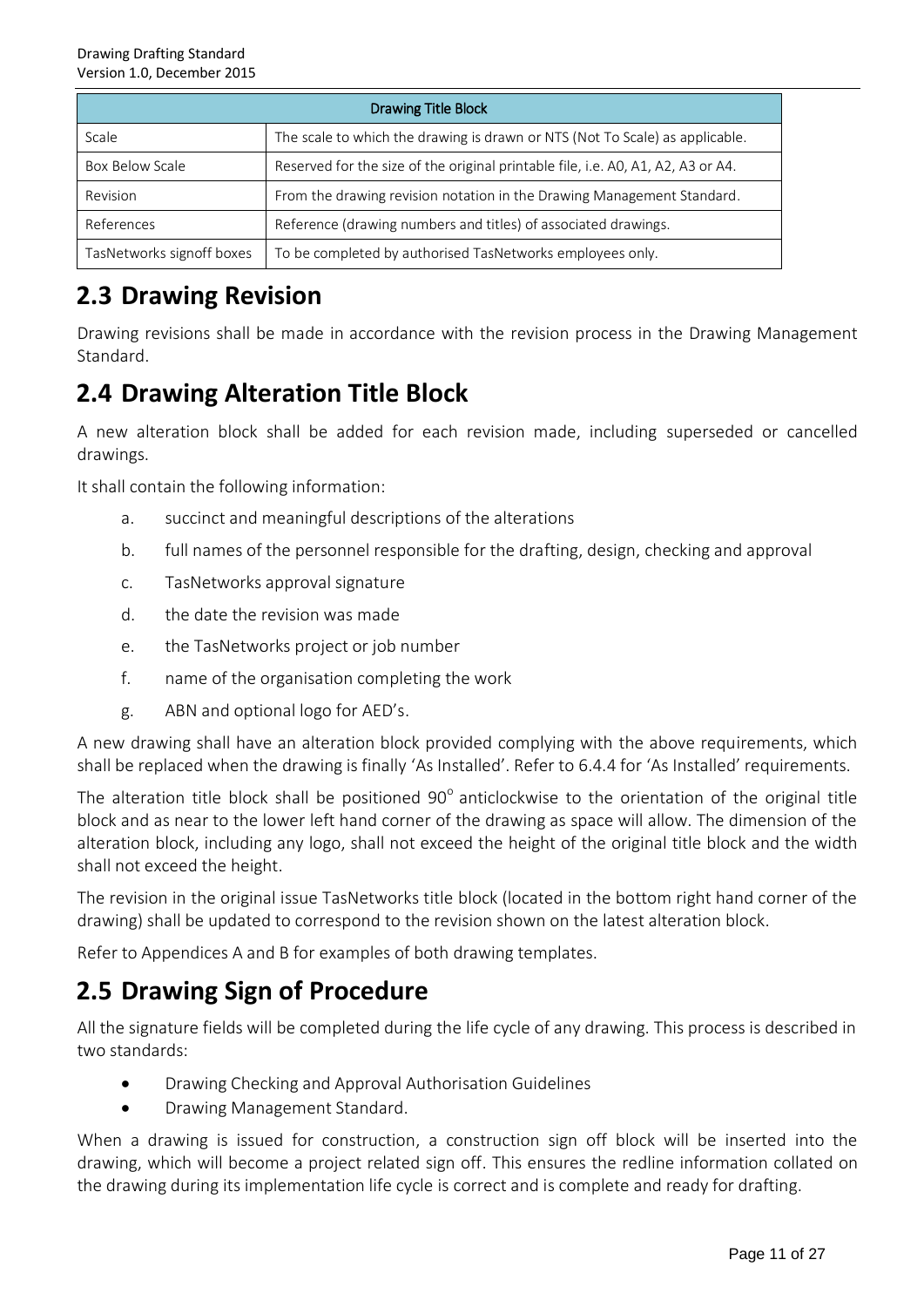| <b>Construction Responsibility</b> | Signature | Company | Date |
|------------------------------------|-----------|---------|------|
| Civil AEC Representative           |           |         |      |
| Electrical Plant Installer         |           |         |      |
| <b>Commissioning Manager</b>       |           |         |      |
| Tasnetworks Representative         |           |         |      |

## **3 AutoCAD Formatting Information**

New drawings in AutoCAD shall use the guidelines in this section. Archive drawings in AutoCAD issued for modification shall retain its formatting for ease of modification. Where formatting information is absent on any drawing then this section shall prevail.

### **3.1 General Colour Usage**

All lines on the drawing shall have a predetermined thickness based upon a colour assigned in accordance with the requirements as listed in Table 2 for AutoCAD.

| <b>Screen Colour Number</b> | <b>Screen Colour</b> | Pen Thickness (mm) |
|-----------------------------|----------------------|--------------------|
| 9                           | Light Grey           | 0.10               |
| 6                           | Magenta              | 0.18               |
| 7                           | White                | 0.25               |
| 2                           | Yellow/Green         | 0.35               |
|                             | Red                  | 0.50               |
| 4                           | Cyan                 | 0.70               |
| 5                           | Dark Blue            | 1.00               |
| 9 to 255                    | Not Used             | Not Used           |

Table 2 - Mapping of AutoCAD Screen Colour to Pen Thickness

Note 1: Orange and green may be used in addition to white and yellow respectively in cases of heavy usage of 0.25 and 0.35 lines as a means of visually distinguishing on screen elements which belong to different design components.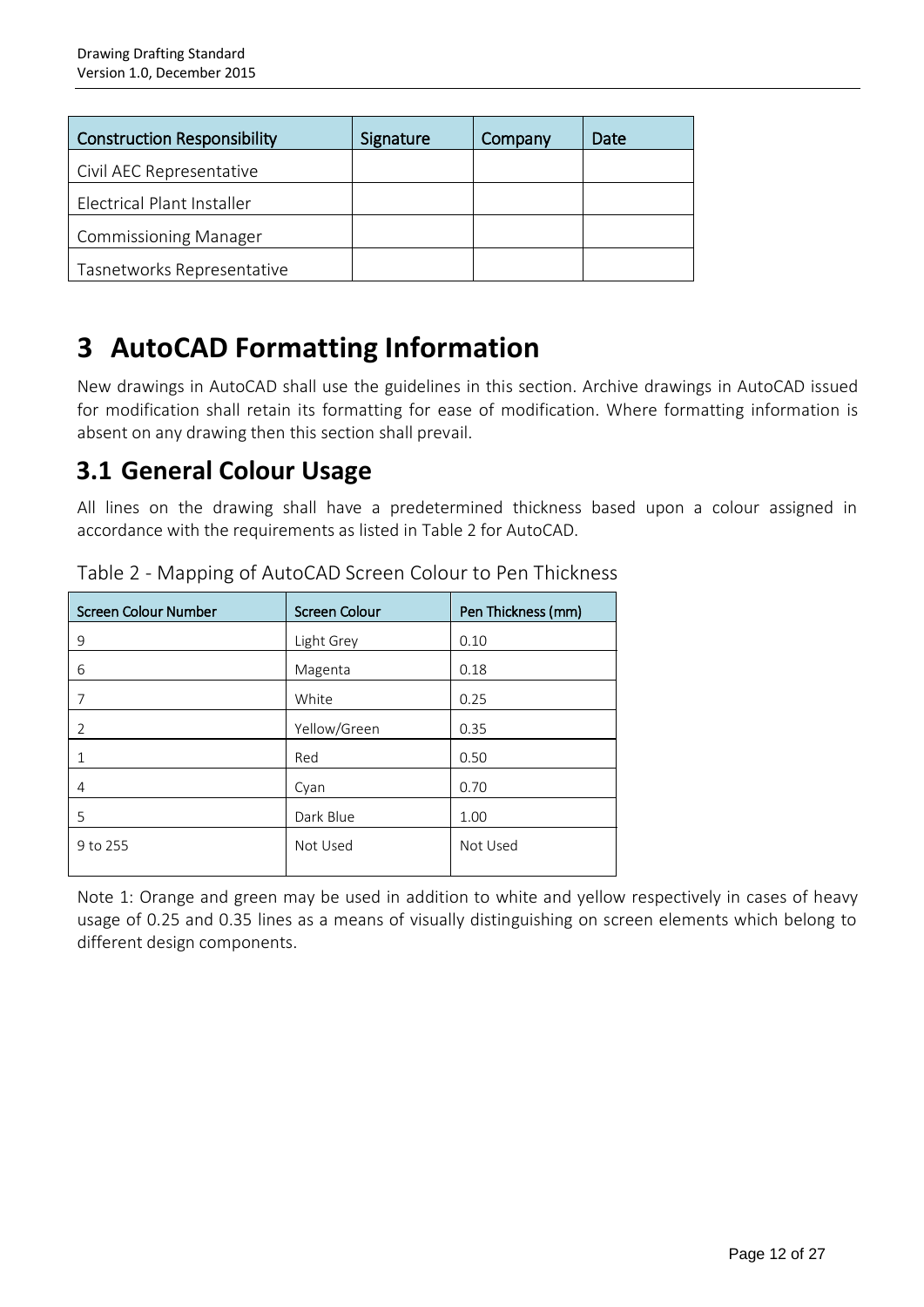## **3.2 Operational Information AutoCAD Requirements**

All Operational Information shall use the following pen colours and associated line thickness for equipment shown in

Table 3 and 4.

#### Table 3 - Pen Sizes

| Equipment                                                                                                             | Pen Thickness (mm) | Line Colour    |
|-----------------------------------------------------------------------------------------------------------------------|--------------------|----------------|
| <b>Busbars</b>                                                                                                        | 0.7                | Cyan           |
| Transmission Lines, Feeder Lines, Transformers,<br>Capacitor Banks (excluding CT & VT)                                | 0.5                | Red            |
| Isolators/Disconnectors, Circuit Breakers, Instrument<br>Transformers, (CT & VT) and all other auxiliary<br>equipment | 0.35               | Yellow         |
| Future Bays or Equipment                                                                                              | 0.25               | White (Dashed) |
| Transformer Winding/Tapping Pole ID                                                                                   | 0.25               | White          |

#### Table 4 - Pen Sizes for Text (Device ID)

| Equipment                                                   | Pen Thickness     | <b>Text Colour</b> | <b>Text Size</b>                                    |
|-------------------------------------------------------------|-------------------|--------------------|-----------------------------------------------------|
| Transformers (Excluding<br>Instrument Transformers)         | 0.5 <sub>mm</sub> | Red                | 5.0 <sub>mm</sub>                                   |
| Busbar Identification,<br>Transmission Line Header          | $0.35$ mm         | Yellow             | 3.5 <sub>mm</sub>                                   |
| Disconnectors, Circuit Breakers,<br>Instrument Transformers | $0.25$ mm         | White              | 2.5mm for A4 and A3<br>3.5mm for A2<br>3.5mm for A1 |
| All Other Equipment                                         | $0.25$ mm         | White              | 2.5mm                                               |

## **3.3 Layer and Text Type Usage**

#### Table 5: Layers and Text Heights

| Layer              | Description                                                                                  | Colour  | <b>Text Height</b> |
|--------------------|----------------------------------------------------------------------------------------------|---------|--------------------|
| O                  | default - create symbols -blocks                                                             | White   | N/A                |
| Border             | paper space - scales, north points,<br>notes                                                 | Yellow  | $3.5 \text{ mm}$   |
| Border Headings    | notes and device description<br>headings                                                     | Yellow  | $3.5 \text{ mm}$   |
| Border Notes       | descriptive notes for devices or<br>general notes                                            | White   | $2.5 \text{ mm}$   |
| <b>Bordermarks</b> | bordermark layer contains<br>document phase, current revision<br>and date of latest revision | White   | See table 8        |
| Clouds             | 'Construction' modifications are to<br>be clouded for identification                         | Magenta | N/A                |
| defpoints          | objects on this layer will not print                                                         | White   | N/A                |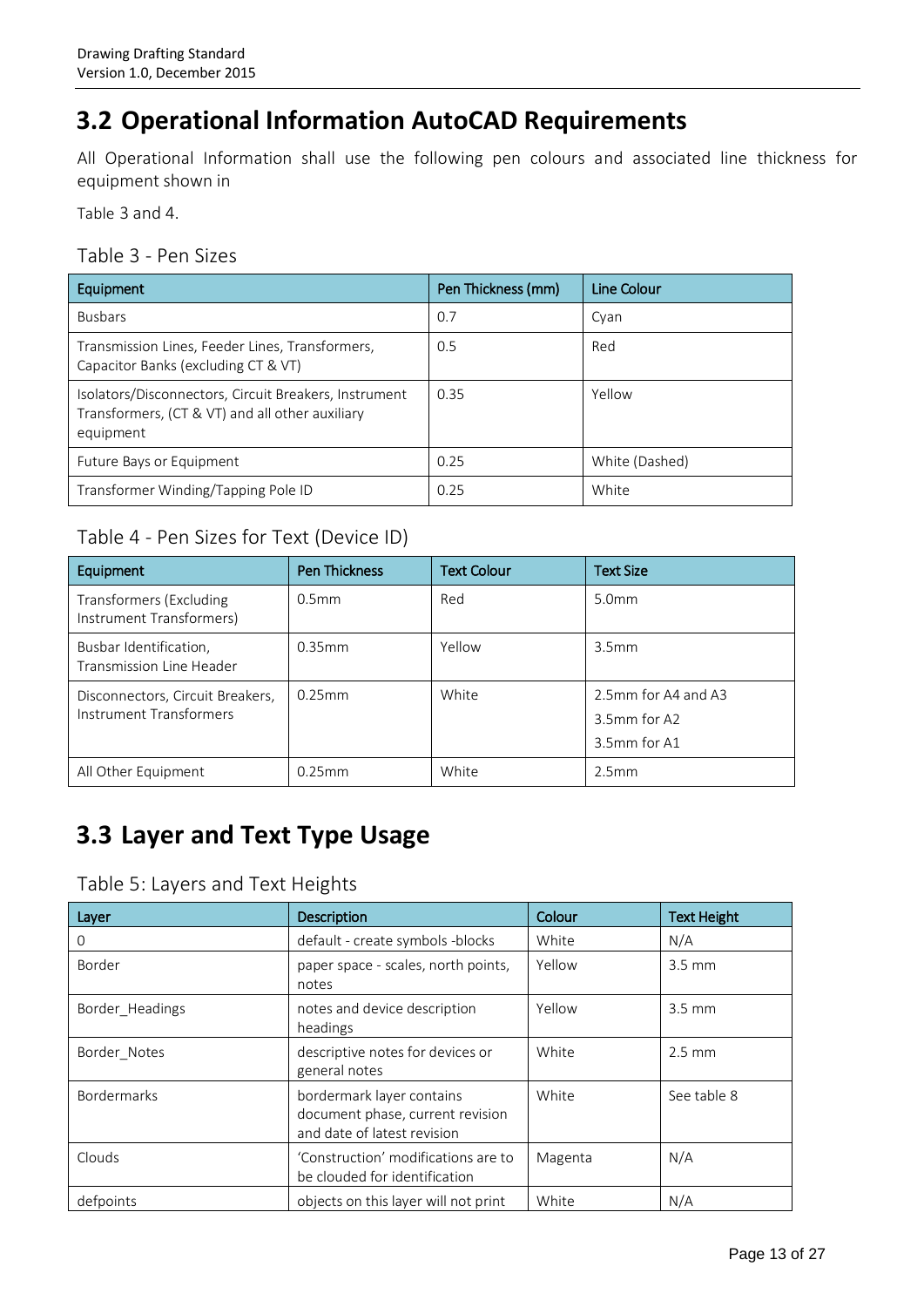| Layer                  | Description                                                                                                                              | Colour                                    | <b>Text Height</b>                        |
|------------------------|------------------------------------------------------------------------------------------------------------------------------------------|-------------------------------------------|-------------------------------------------|
| DEVICE ID CB ISOL INST | device ID - disconnectors, circuit<br>breakers, instrument transformers                                                                  | Yellow                                    | $3.5$ mm                                  |
| DEVICE_ID_MISC         | device ID - all other equipment                                                                                                          | White                                     | $2.5$ mm                                  |
| DEVICE_ID_TF           | device ID transformers (excluding<br>instrument transformers)                                                                            | Red                                       | $5.0 \text{ mm}$                          |
| DEVICE_ID_TL_FDR       | device ID busbar identification and<br>transmission line header                                                                          | Yellow                                    | 3.5 mm                                    |
| DEVICE No FUNC DESCR   | device number function description                                                                                                       | White                                     | $2.5$ mm                                  |
| DEVICE TERM No         | device terminal numbers                                                                                                                  | Magenta                                   | $1.8$ mm                                  |
| <b>Dimensions</b>      | dimensions layer contains all<br>dimensions for the drawing in<br>model space                                                            | White                                     | Various                                   |
| DRG_No_Ref             | drawing number references                                                                                                                | White                                     | $2.5$ mm                                  |
| EQUIP BAY FUTURE       | equipment - future bay                                                                                                                   | White (dashed)                            | N/A                                       |
| EQUIP BUSBARS          | equipment - busbars                                                                                                                      | Cyan                                      | N/A                                       |
| EQUIP_CB_ISOL_TF       | equipment $-$<br>isolators/disconnectors, circuit<br>breakers, instrument transformers<br>(CT & VT) and all other ancillary<br>equipment | Yellow                                    | N/A                                       |
| EQUIP_TL_FDR           | equipment - transmission lines,<br>feeder lines, transformers,<br>capacitor banks (excluding CT & VT)                                    | Red                                       | N/A                                       |
| EQUIP WIND TAPP        | equipment - transformer<br>winding/tapping pole ID                                                                                       | White                                     | Various                                   |
| <b>MVIEW</b>           | mview is a window on paper space<br>that displays part of a model space                                                                  | Blue                                      | N/A                                       |
| <b>TEXT</b>            | all descriptive text "middle left" in<br>model space                                                                                     | Magenta/<br>White/Yellow/<br>Red and Cyan | 1.8/2.5/3.5<br>/5.0/7.0mm<br>Respectively |
| VIEW LABELS AO         | plan, layout, section etc                                                                                                                | Red                                       | 5.0 mm                                    |
| WIRE No                | wire numbers                                                                                                                             | White                                     | 3.5 mm                                    |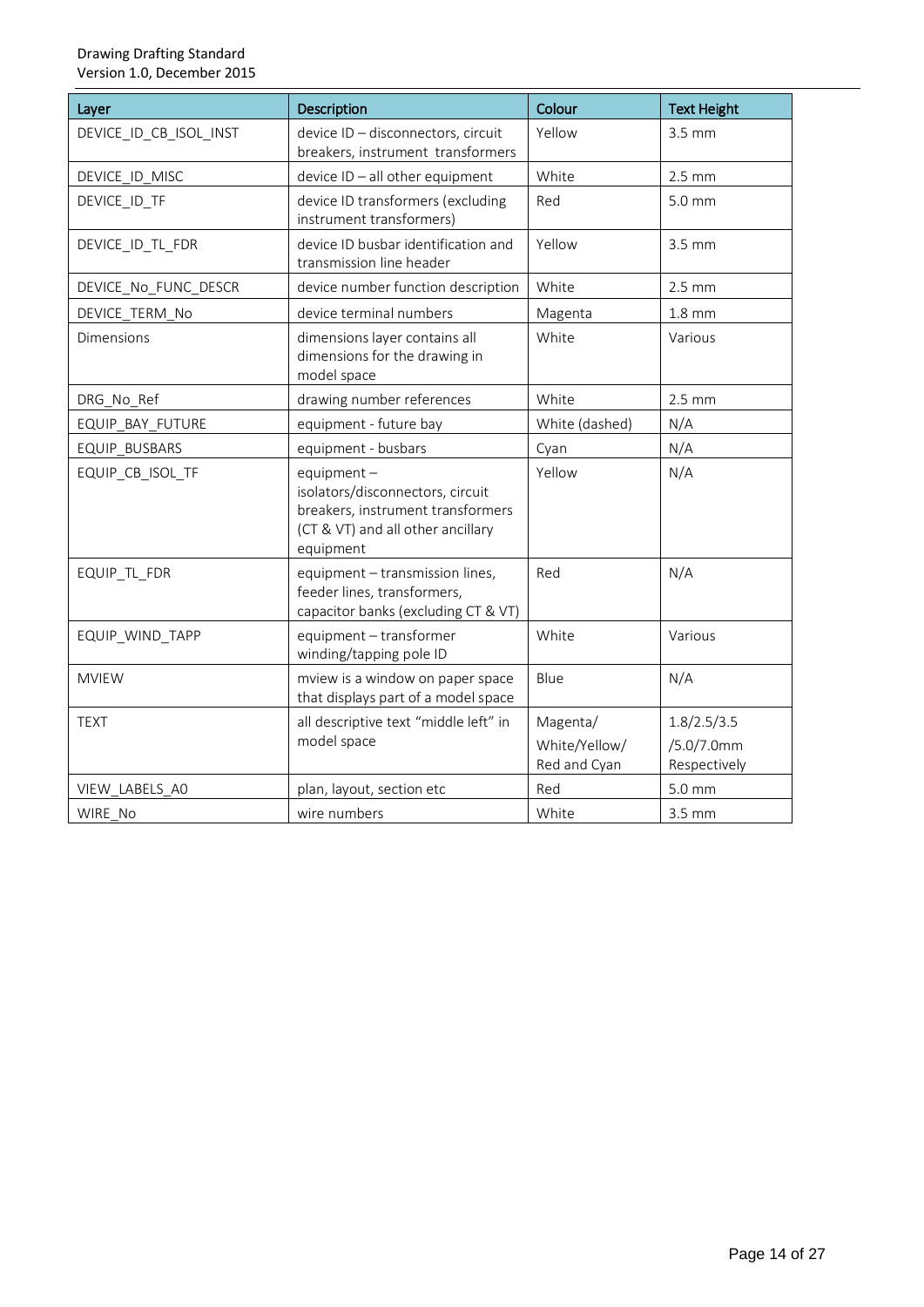## **4 MicroStation Formatting Information**

New drawings in MicroStation shall use the guidelines in this section. Archive drawings in MicroStation issued for modification shall retain their formatting for ease of modification. Where formatting information is absent on any drawing then this section shall prevail.

### **4.1 General Colour Usage**

All lines on the drawing shall have a predetermined thickness based upon a colour assigned in accordance with the requirements as listed in Table 6

| <b>Screen Colour Number</b> | <b>Screen Colour</b> | Line Weight    | Pen Thickness (mm) |
|-----------------------------|----------------------|----------------|--------------------|
| 14                          | Light Grey           | $\Omega$       | 0.10               |
| 5                           | Magenta              | 1              | 0.18               |
| 0                           | White                | 2              | 0.25               |
| 4                           | Yellow/Green         | 3              | 0.35               |
| 3                           | Red                  | 4              | 0.50               |
|                             | Cyan                 | 6              | 0.70               |
|                             | Dark Blue            | 8              | 1.00               |
| 15 to 255                   | Not Used             | 10-15 Not Used | Not Used           |

Table 6 - Mapping of Screen Colour to Line Weight

Note 1: Orange and green may be used in addition to white and yellow respectively

## **4.2 Layer and Line type Usage**

Table 7: Levels

| Levels   | <b>Description</b>                               | Levels    | Description           |
|----------|--------------------------------------------------|-----------|-----------------------|
| 62       | Border                                           | $13 - 16$ | Steelwork             |
|          | Text (OLD approval Stamp)                        | $17 - 20$ | Concrete outlines     |
| 3        | Text OLD circuit and component<br>descriptions   | $21 - 24$ | Reinforcing           |
| 4        | <b>Dimensions</b>                                | $25 - 28$ | Mechanical            |
| 5        | Hatching / patterning, OLD<br>equipment outlines | $29 - 30$ | Surveys - grid lines, |
| $6 - 8$  | Circuits & proposals                             | $31 - 32$ | Surveys - contours    |
| $9 - 12$ | Civil outlines                                   |           |                       |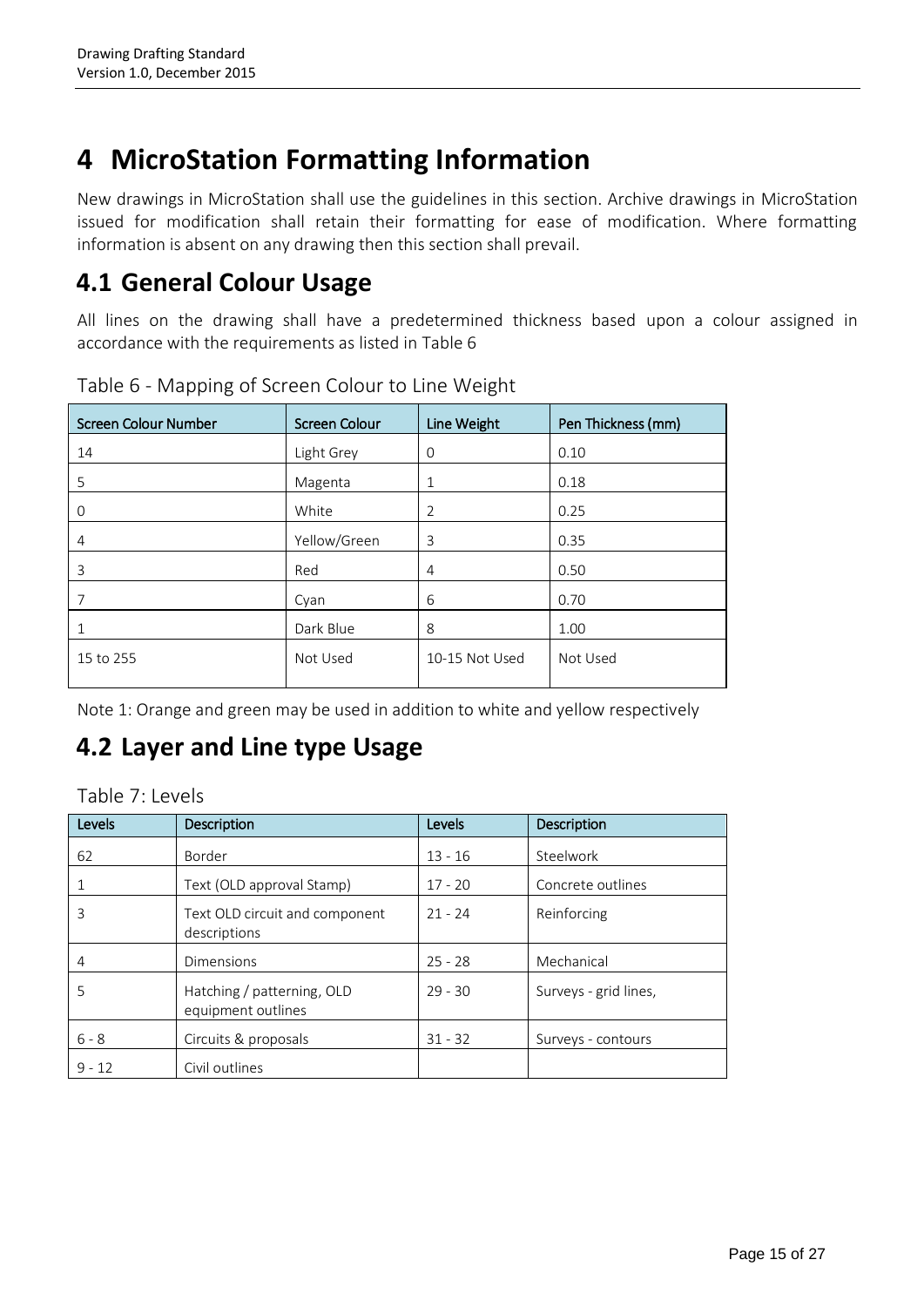### Table 8: MicroStation Line Types for One Line Diagrams

| <b>Design Drawing Line types</b> |       |          |              |          |
|----------------------------------|-------|----------|--------------|----------|
| Description                      | Level | Colour   | <b>Style</b> | Weight   |
| HV Cable >1kV                    | 6     | 1        | 0            | 4        |
| LV Cables 400V                   | 6     | 1        | O            | 4        |
| HV Underground Cable >1kV        | 6     | 1        | 3            | 4        |
| LV Underground Cables 400V       | 6     | 1        | 3            | 4        |
| HV/LV protection equipment       | 8     | 5        | 4            | 0        |
| LV Cable 230V                    | 6     | 1        | Ω            | C        |
| HV earthing equipment            | 8     | 4        | O            | $\Omega$ |
| HV/LV equipment enclosures       | 7     | $\Omega$ |              | O        |

#### Table 9: Text Heights

As a guide the following text heights and justifications are used:

| Sheet size                 | <b>Justification</b> | A3                | A1                |
|----------------------------|----------------------|-------------------|-------------------|
| Labels & View Names        | Middle centre        | 3.5 <sub>mm</sub> | 5.0 <sub>mm</sub> |
| Notes & Legend Titles      | Middle left          | 3.5 <sub>mm</sub> | 5.0 <sub>mm</sub> |
| Notes & Legend Text        | Middle left          | 2.5mm             | 3.5 <sub>mm</sub> |
| Wire & Terminal<br>numbers | Middle centre        | 2.5 <sub>mm</sub> | 3.5 <sub>mm</sub> |
| Device terminal<br>numbers | Middle centre        | 1.8 <sub>mm</sub> | 2.5mm             |

## **5 Cancelled and Superseded Drawings**

CANCELLED and SUPERSEDED BY notes superimposed on drawings (refer to section 4.3) shall comply with the text size in Table 8.

A brief description of the reason that a drawing is cancelled or superseded shall be included in the revision box

| <b>Drawing Size</b> | <b>Font Size</b> |
|---------------------|------------------|
| A <sub>0</sub>      | 30mm             |
| A1                  | 20 <sub>mm</sub> |
| A2                  | 15mm             |
| A3                  | 15mm             |
|                     | 15mm             |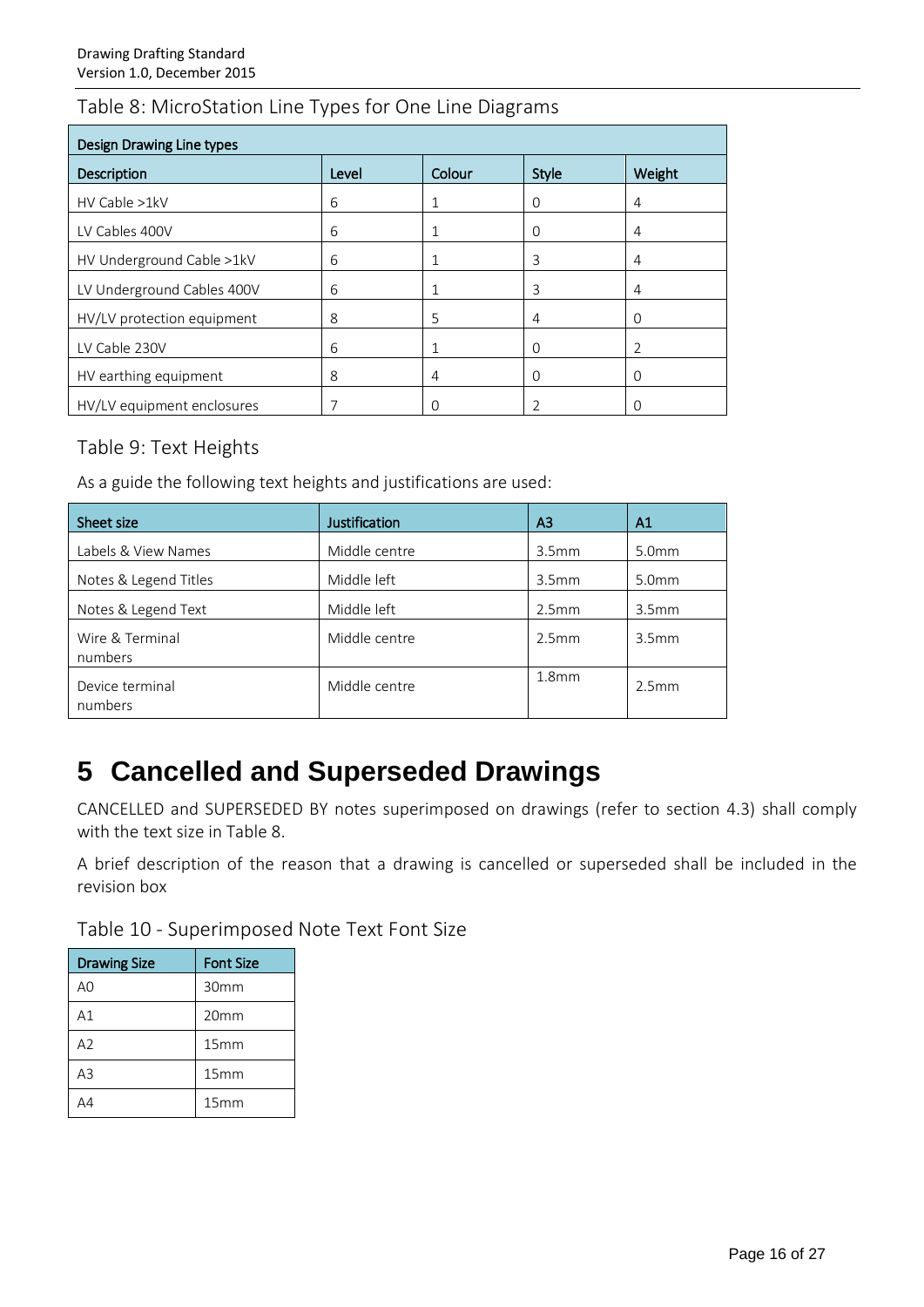## **6 Drawing Requirements**

### **6.1 General requirements for all Drawings**

The following shall apply to all types of TasNetworks drawings:

- a. all drawings shall be clear, legible and free from errors or omissions
- b. all drawings shall be in the English language only
- c. only SI system of units may be used. Units shall be stated for all values. CAD units are to be millimetres
- d. scales wherever used on physical layout and general arrangement drawings shall conform to Australian Standards AS 1100 - Technical Drawing Part 101 - Section 5 Scales
- e. all drawings that are prepared to scale shall have a relevant scale block(s) included. The preferred scale for General Arrangement Drawings is 1:200 and section sheets 1:100. Drawings not to scale shall be noted as NTS
- f. drawings shall be A0, A1, A2, A3 or A4 size. Preference shall be given to A3 and A1 sized drawings
- g. all drawings shall be prepared utilising CAD software and shall comply with the requirements of Australian Standard AS 1100, unless otherwise stated herein. Electronic copies of the drawings shall be provided as follows:
	- i a format compatible with MicroStation, ie .dgn
	- ii a format compatible with the latest version of AutoCAD, ie .dwg
	- iii any .gp4 files shall be embedded within an associated .dwg file.
- h. acceptable equipment abbreviations are explained in the following TasNetworks standards
	- i R280718 Transmission Line and Cable Numbers Standard
	- ii R280717 Transmission Circuit Name Abbreviations Standard
	- iii R290703 Asset Identification Standard
	- iv R280722 Site Names and Abbreviations Standard.
- i. entities that do not form part of the eventual "As Installed" drawing shall be deleted
- j. all drawings shall be purged, have all appropriate layers turned on and the drawing sheet shall be maximised in the viewing window before the file is saved for publishing
- k. drawings with multiple sheets to be published from one model shall be set to individual paper space layouts with the full drawing number as the layout name. Drawings subsequent to the first sheet shall be published in PDF with full name and metadata
- l. where possible, the use of raster images and external references shall be avoided
- m. all text fonts contained within drawing borders in all types of drawings as defined in the above tables shall be in accordance with ISO3098B.SHX for AutoCAD drawings and Engineering Font 3 (height to width ratio = 0.7) for MicroStation drawings.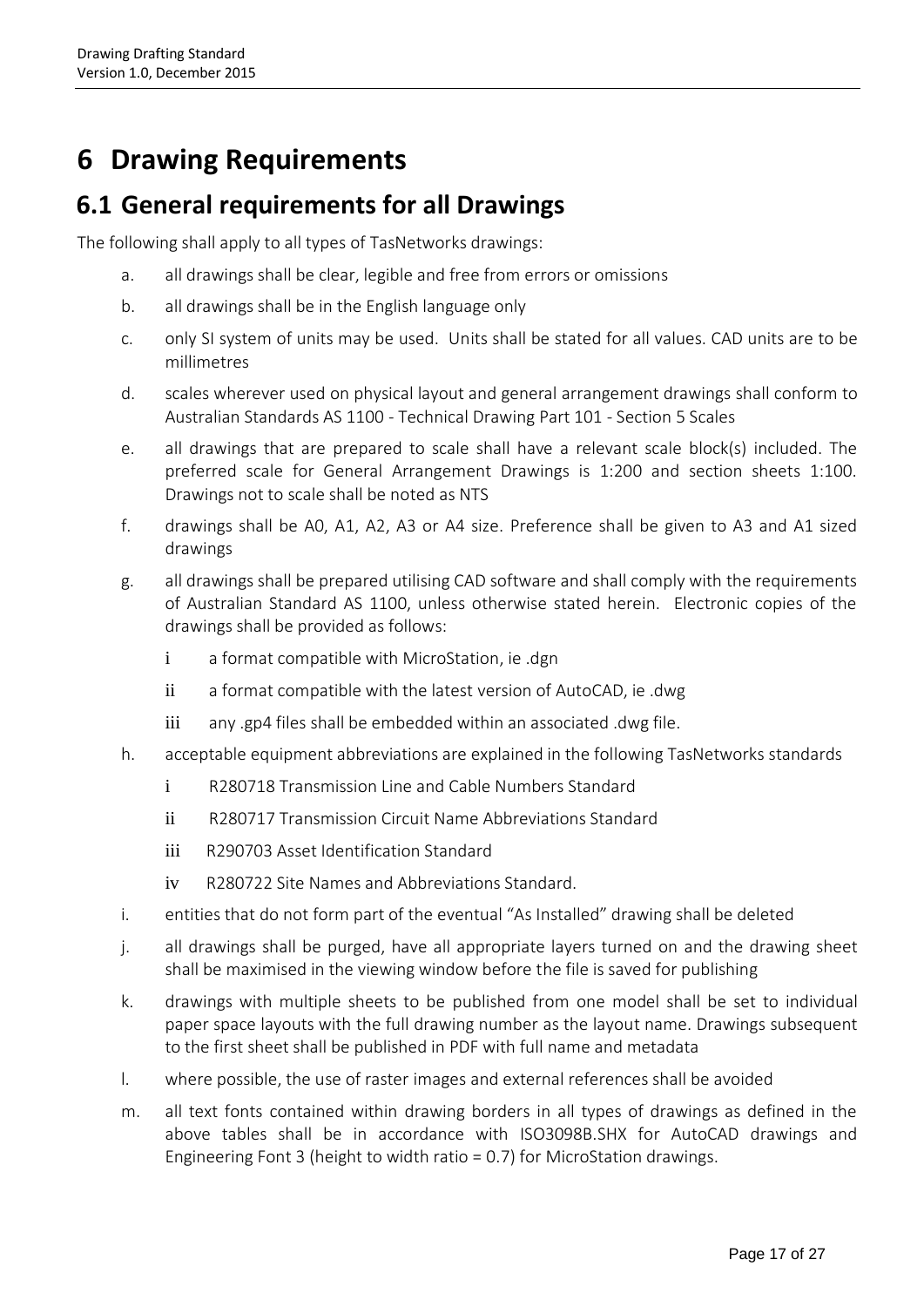### **6.2 Requirements for specific drawing types**

### **6.2.1 Electrical Schematic Requirements**

#### 6.2.1.1 Grids and Snaps

The use of grids and snaps are critical in the production of electrical drawings. In particular it creates a method of simple and efficient drafting and provides accuracy, ease of maintenance and a quality presentation. Under no circumstances shall electrical drawings be produced without the continuous use of grids and snaps.

For circuitry drawings, a minimum snap setting of 1.25mm and multiples thereof must be utilised, ie 2.5, 5.0 etc.

#### 6.2.1.2 Symbols on electrical circuits

All electrical drawings shall use standard symbols that comply with applicable Australian Standards. If any other symbol is required, the same shall be requested in writing to TasNetworks. Refer to the Standard Drawing Electrical Symbols Drawing Number TSD-SD-806-0001-001 for commonly used symbols on TasNetworks drawings.

#### 6.2.1.3 Identification of equipment

A unique identification number termed as "device number" shall identify each device and shall follow TasNetworks standard which is based on their point of installation and specific function.

Refer to TasNetworks General Substation Requirements Standard (R280697) for the identification of equipment on Transmission Sites.

#### 6.2.1.4 Critical Drawing Requirements

The critical drawings for describing electrical systems within TasNetworks sites (collectively the Operational Information) are the Power Circuit One-Line Diagram (PCOLD), the Metering and Protection One-Line Diagram (MPOLD) and the Operational Diagram (OD). The One Line Diagram (OLD) is reserved for distribution class drawings.

A PCOLD shall show the following information:

- a. primary plant (eg. busbar, transformers, CTs, VTs) and their device numbers
- b. if more than one PCOLD is required for a site, equipment shown on each drawing shall be grouped by operating voltage. Transformers shall be grouped according to the higher of their operating voltages
- c. one PCOLD per voltage per site is to be produced.

An MPOLD shall show the following information:

- a. primary plant (eg. busbar, transformers, CTs, VTs) and their device numbers
- b. all Metering and Protection equipment and their device numbers
- c. notes on the protection relay operation describing breakers tripped, any time delayed operations, initiation of other devices, sending of inter-trips, and initiation requirements from other devices. Reference numbers (in brackets) against each associated device should correspond with the notes listed
- d. a legend of the device numbers shown on the drawing including the type of associated relay
- e. a table of the VTs shown on the drawing detailing the voltage and class of each winding to TasNetworks standards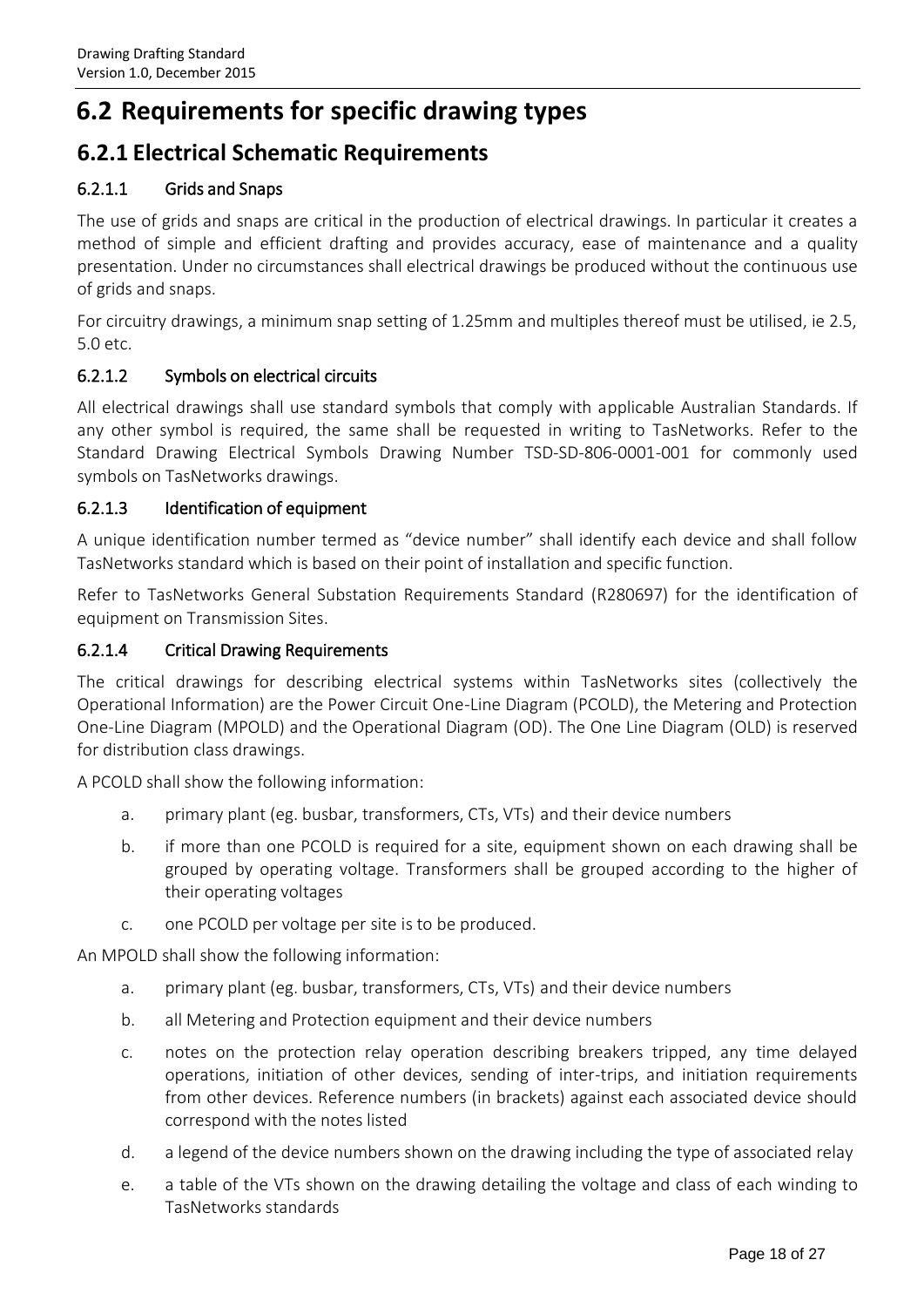- f. a table of the CTs shown on the drawing detailing the voltage, ratios, class, and function of each CT. Reference letters (in brackets) against each associated device should correspond to TasNetworks standards
- g. a list of relevant notes to provide any additional information on the drawing
- h. busbar protection equipment that is not directly connected to current transformer circuits should be drawn in a central location to the busbars with an appropriate device number. Peripheral equipment for busbar protection that is connected to the current transformer circuits should be shown with a corresponding protection operation reference number and appropriate device number
- i. all secondary wiring between instrument transformers and devices should be drawn where appropriate. If secondary wiring creates congestion on the drawing, reference can be made between the instrument transformer and the device. Similarly, reference of secondary wiring between devices can be made to decrease drawing congestion
- j. all mechanically connected transformer protection and monitoring devices should be drawn next to the transformer with appropriate device number and corresponding protection operation reference number
- k. all device boxes should be drawn the same size
- l. one MPOLD per voltage per site is to be produced.

An OD shall show the following information:

- a. primary plant (eg. busbar, transformers, switchgear) and their device numbers
- b. operational notes
- c. all assets at each site shall be represented on a single OD
- d. regardless of drafted size, ODs shall be suitable for printing on A3 paper.

An OLD shall show the following information.

- a. primary plant (transformers, circuit breakers, earth switches CTs, VTs etc)
- b. all Metering and Protection equipment and their device numbers
- c. notes on the protection relay operation describing breakers tripped, any time delayed operations, initiation of other devices, sending of inter-trips, and initiation requirements from other devices. Reference numbers (in brackets) against each associated device should correspond with the notes listed
- d. a legend of the device numbers shown on the drawing including the type of associated relay
- e. a table of the VTs shown on the drawing detailing the voltage and class of each winding to TasNetworks standards where appropriate
- f. a table of the CTs shown on the drawing detailing the voltage, ratios, class, and function of each CT. Reference letters (in brackets) against each associated device should correspond to TasNetworks standards
- g. a list of relevant notes to provide any additional information n the drawing
- h. all secondary wiring between instrument transformers and devices should be drawn where appropriate. If secondary wiring creates congestion on the drawing, reference can be made between the instrument transformer and the device. Similarly, reference of secondary wiring between devices can be made to decrease drawing congestion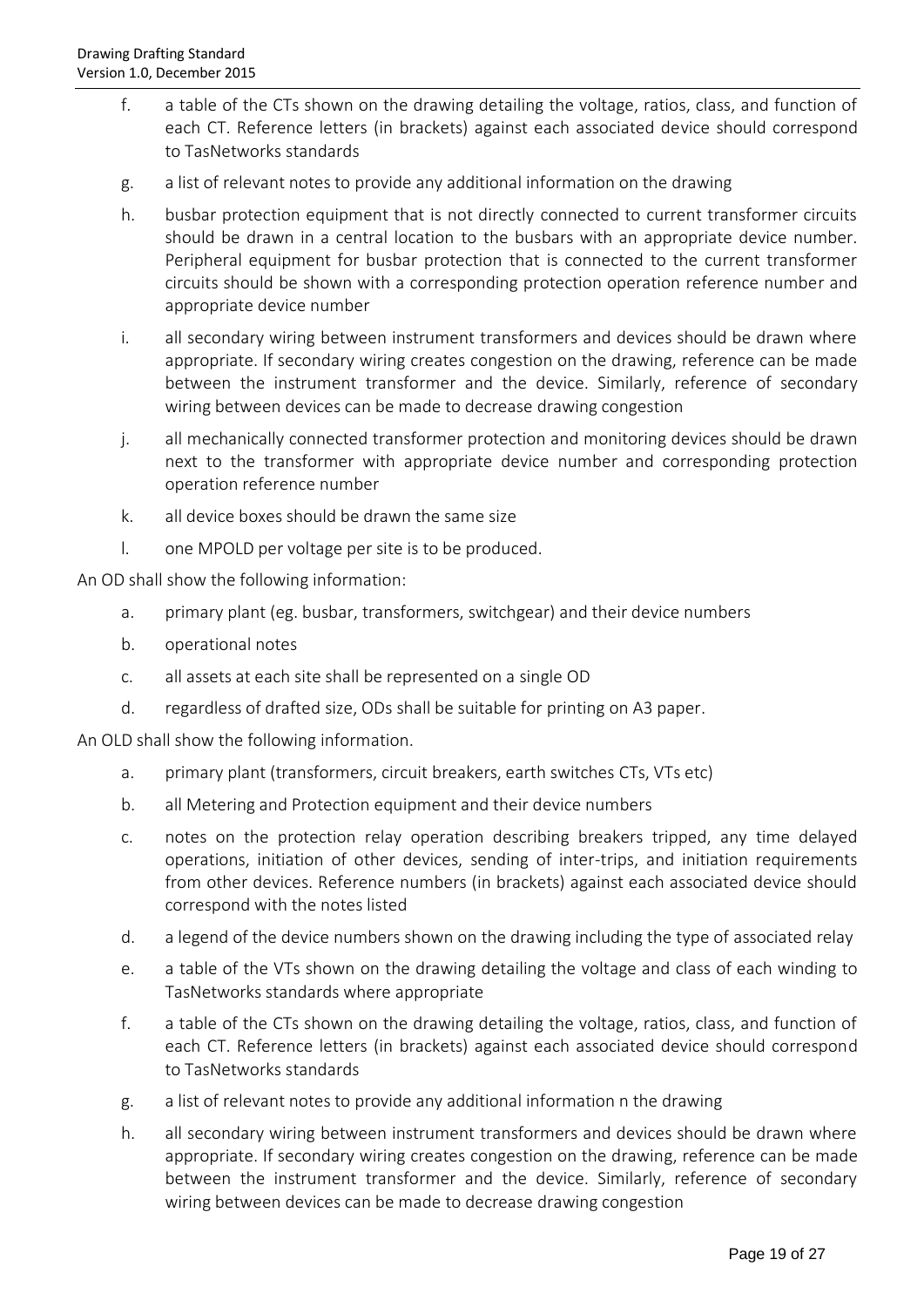- i. all mechanically connected transformer protection and monitoring devices should be drawn next to the transformer with appropriate device number and corresponding protection operation reference number
- j. a table of major equipment.

#### 6.2.1.5 Content Definition

The following table details the necessary elements of each critical drawing type. Content marked with a tick is to be included in the indicated drawing.

|  | Table 11 - Content Definition |
|--|-------------------------------|
|--|-------------------------------|

| Element                                        | OD           | <b>PCOLD</b> | <b>MPOLD</b> | <b>OLD</b>   |
|------------------------------------------------|--------------|--------------|--------------|--------------|
| Circuit Breaker                                | $\checkmark$ | $\checkmark$ | $\checkmark$ | $\checkmark$ |
| functionality                                  | ✓            |              | ✓            | ✓            |
| Disconnector                                   | $\checkmark$ | $\checkmark$ | $\checkmark$ | $\checkmark$ |
| Fault-throwing switch                          | $\checkmark$ | $\checkmark$ | $\checkmark$ |              |
| Earth-switch                                   | $\checkmark$ | $\checkmark$ | $\checkmark$ | $\checkmark$ |
| <b>Current Transformer</b>                     | $\checkmark$ | ✓            | ✓            | $\checkmark$ |
| polarity                                       | ✓            | ✓            | ✓            | ✓            |
| number of taps                                 |              | ✓            | ✓            | ✓            |
| individual cores                               |              | ✓            |              | $\checkmark$ |
| phase designation                              |              | ✓            |              | $\checkmark$ |
| ratio specification                            |              |              | ✓            | ✓            |
| class                                          |              |              | ✓            | ✓            |
| Voltage Transformer (including winding detail) | $\checkmark$ | $\checkmark$ | $\checkmark$ | $\checkmark$ |
| Power or Distribution Transformer              | $\checkmark$ | ✓            | ✓            | $\checkmark$ |
| winding detail                                 | $\checkmark$ | ✓            | ✓            | ✓            |
| number of taps                                 | ✓            | ✓            | ✓            | $\checkmark$ |
| tap changer                                    | ✓            | ✓            | ✓            |              |
| tap changer duty (on/off-load)                 | ✓            | ✓            |              |              |
| VT ratio table                                 |              |              | ✓            | $\checkmark$ |
| Reactor                                        | $\checkmark$ | $\checkmark$ | $\checkmark$ |              |
| <b>Regulating Transformer</b>                  | $\checkmark$ | $\checkmark$ | $\checkmark$ |              |
| Relay (including specification)                |              |              | $\checkmark$ | $\checkmark$ |
| AC Motor                                       | $\checkmark$ | $\checkmark$ | $\checkmark$ |              |
| AC Generator                                   | $\checkmark$ | $\checkmark$ | $\checkmark$ |              |
| Link                                           | $\checkmark$ | $\checkmark$ | $\checkmark$ | $\checkmark$ |
| Resistor                                       | $\checkmark$ | ✓            | $\checkmark$ |              |
| Fuse                                           | $\checkmark$ | $\checkmark$ | $\checkmark$ | $\checkmark$ |
| Surge Diverter                                 | $\checkmark$ | $\checkmark$ | $\checkmark$ | $\checkmark$ |
| Line Trap                                      | $\checkmark$ | $\checkmark$ | $\checkmark$ |              |
| Capacitor                                      | $\checkmark$ | $\checkmark$ | $\checkmark$ |              |
| Earth                                          | $\checkmark$ | $\checkmark$ | $\checkmark$ | $\checkmark$ |
| Isolating Facility - (Rack-out)                | $\checkmark$ | $\checkmark$ | $\checkmark$ | $\checkmark$ |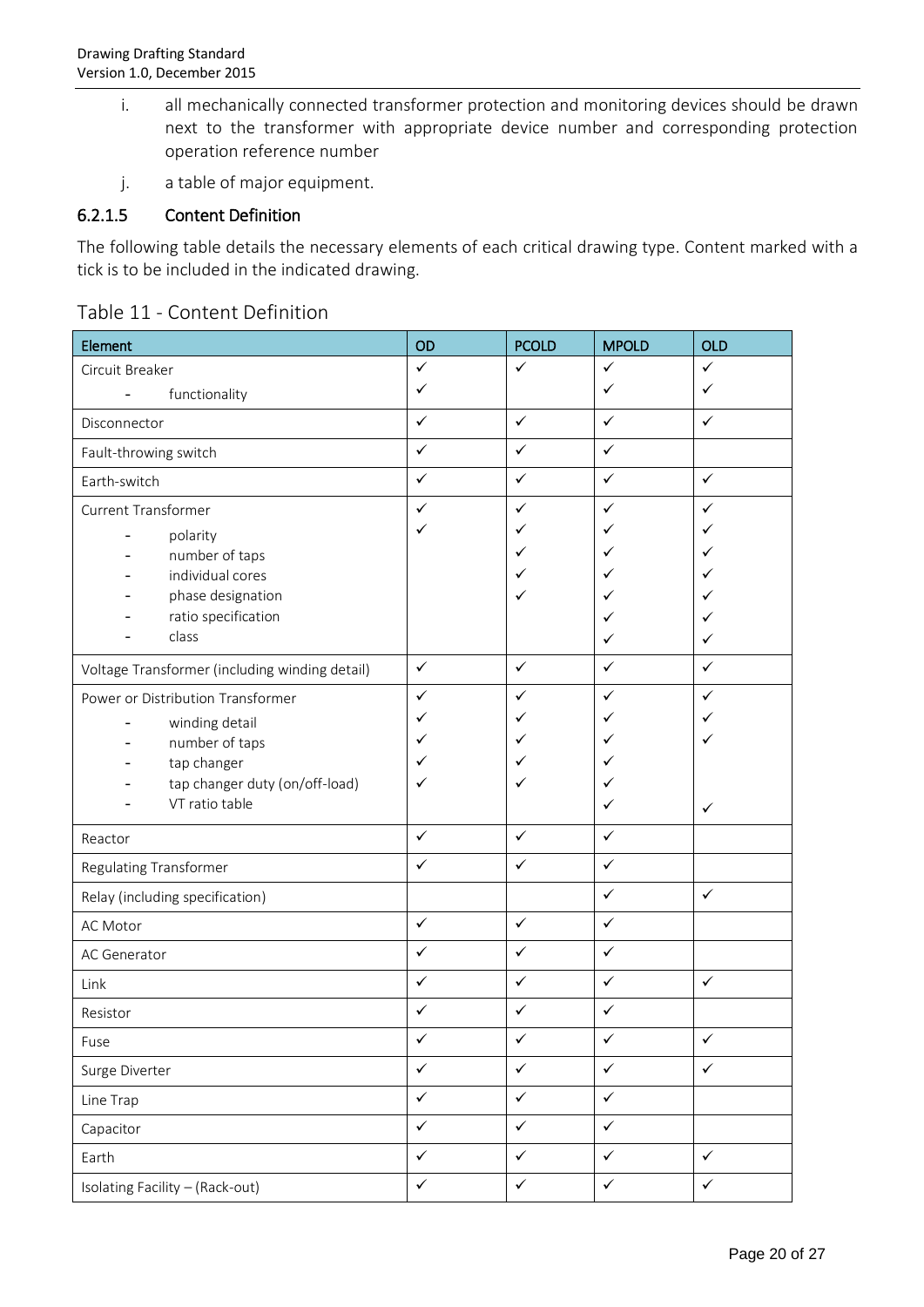#### Drawing Drafting Standard Version 1.0, December 2015

| <b>Element</b>                                      | <b>OD</b>    | <b>PCOLD</b> | <b>MPOLD</b> | <b>OLD</b> |
|-----------------------------------------------------|--------------|--------------|--------------|------------|
| Capacitive voltage indicator                        | ✓            | ✓            | ✓            |            |
| Cable Connection                                    | ✓            | $\checkmark$ | ✓            |            |
| Rack-out specification (including integrated earth) | $\checkmark$ | ✓            | ✓            |            |
| Asset Ownership Boundary                            | $\checkmark$ | ✓            | ✓            | ✓          |
| Phase specification (other than 3-phase)            | ✓            | ✓            | ✓            |            |
| <b>Transmission Circuit Names</b>                   | $\checkmark$ | ✓            | ✓            |            |
| <b>Circuit Designations</b>                         |              |              |              |            |
| Drawing Continuation Reference                      | ✓            | ✓            | ✓            |            |
| Bus designation (including voltage)                 | ✓            | ✓            | ✓            |            |
| <b>Operational Notes</b>                            | ✓            |              |              |            |
| <b>Protection Operation Notes</b>                   |              |              |              |            |

#### 6.2.1.6 Provision for Private Installations

Operational information shall represent the interface between TasNetworks assets and those privately owned, in one of the following ways:

- a. by inclusion of privately owned assets
- b. by reference to continuation.

#### 6.2.1.7 Inclusion of Privately Owned Assets

Operational information, which is required to contain data pertaining to assets that are privately owned is determined on a case-by-case basis as agreed with TasNetworks and is influenced by operational, AEMO and practical requirements.

#### 6.2.1.8 Private Asset Continuation Reference

Where it is not necessary to show private assets on operational information, reference to continuation shall be made using at least one of the following text notes:

- a. reference to private asset operational information (for example, "for continuation see Hydro drawing A-12345")
- b. reference to the nearest asset in the circuit on the private side of the boundary (eg. "to A29A").

#### 6.2.1.9 Reference to Customer Connection Agreement(s)

Diagrams that are defined within a connection agreement shall include a note stating, "Note: This is a controlled document under connection agreement" and changes to these diagrams shall be communicated and discussed with the relevant customer.

#### 6.2.1.10 General Requirements

New equipment shall be shown on the schematic diagram (schematic) once only.

All existing schematics shall be marked up and new schematics created to show the new equipment and the interface between the new equipment and the existing site.

All schematics are required to provide the following information:

a. devices, device numbers and device terminal numbers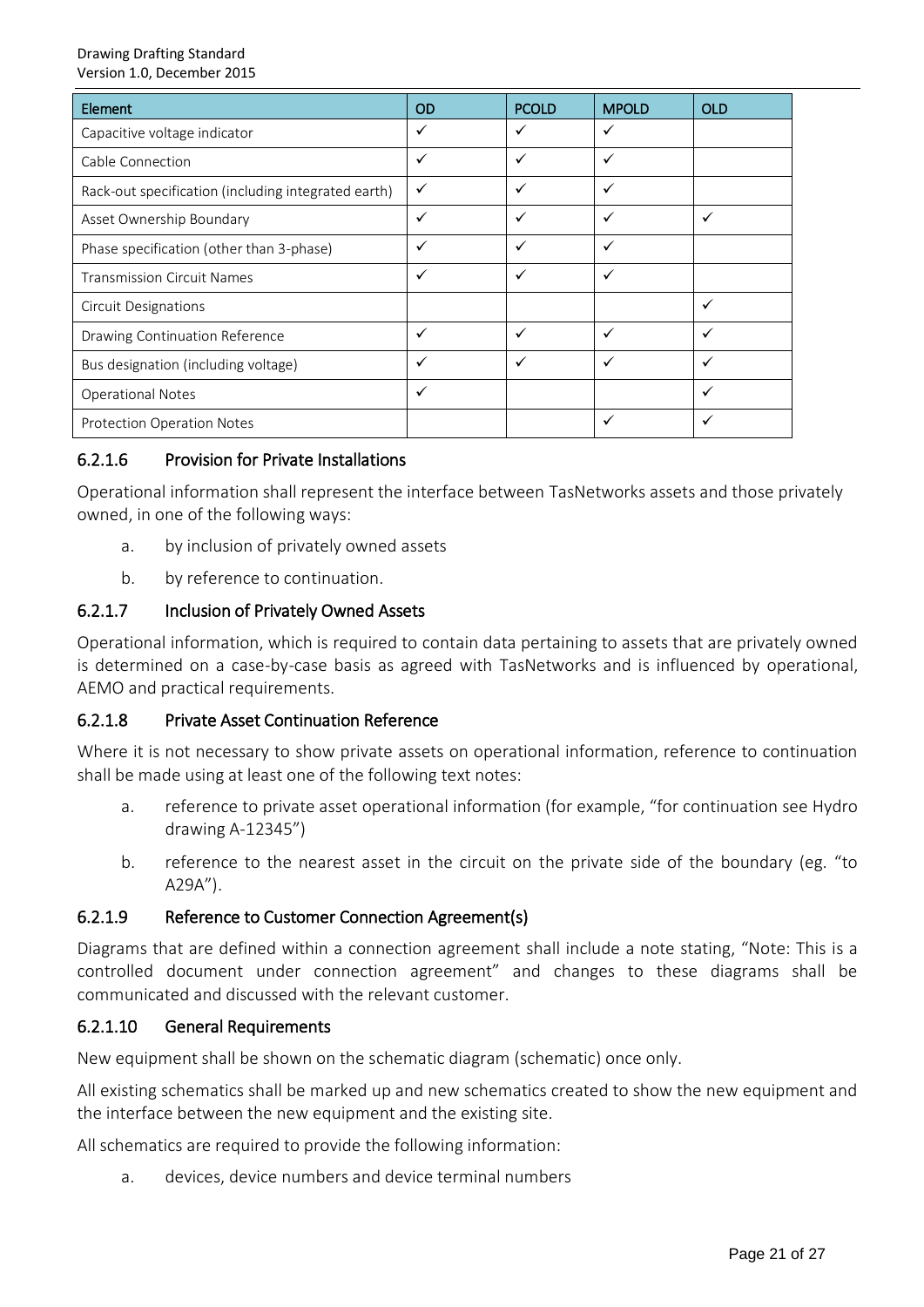- b. device functionality
- c. wire numbers
- d. all terminals and links with each item labelled
- e. all contacts of the devices and relevant cross references
- f. panel cabinet location references
- g. all DC and AC voltage levels
- h. protection trip links and references to trip circuits are required to be clearly shown
- i. other related electrical components as required
- j. all notes and legends as required.

AC schematics shall preferably be laid out so that red, white and blue phases are shown with either:

- a. red phase on the left hand side for vertical lines followed by white then blue
- b. red phase on the top of drawing for horizontal lines followed by white then blue.

Equipment that is physically removed from service shall be erased from existing schematics.

#### 6.2.1.11 Equipment State Shown

All equipment and devices are to be shown in the open, de-energised, reset or shutdown condition, with pneumatic and hydraulic pressure systems at atmospheric pressure and drained.

All limit switches are to be shown in their de-activated position.

All schematics are to include a general note stating that "All equipment and devices are shown in the open, de-energised, reset or shutdown conditions with pneumatic and hydraulic systems at atmospheric pressure and drained."

#### 6.2.1.12 Routing Information

All modifications to existing and all new schematics shall show routing information. This will at a minimum include every terminal and test link that the wires pass through. Each terminal shall be labelled with its location eg panel number and terminal number.

#### 6.2.1.13 References between Drawings

All the electrical schematic diagrams for the site shall be arranged in a logical sequence and cross referenced so that all circuits can be easily followed across the drawings or sheets within the suite of related drawings. There shall be a master index sheet of all equipment arranged in device number order so that the primary location in the drawing system of any device can be readily located. From this drawing or sheet, all components and connections to that device shall be referenced to where they appear on other drawings or sheets, and conversely, the components and connections shall be referenced back. Curly brackets are preferred for reference indication.

The reference will be TasNetworks's drawing or sheet number and these drawing references shall also appear in the reference block in the template.

### **6.2.2 Schedules**

Schedules, when existing for a particular site, shall be updated as defined below.

When a schedule does not exist, a new schedule shall be developed at the direction of TasNetworks.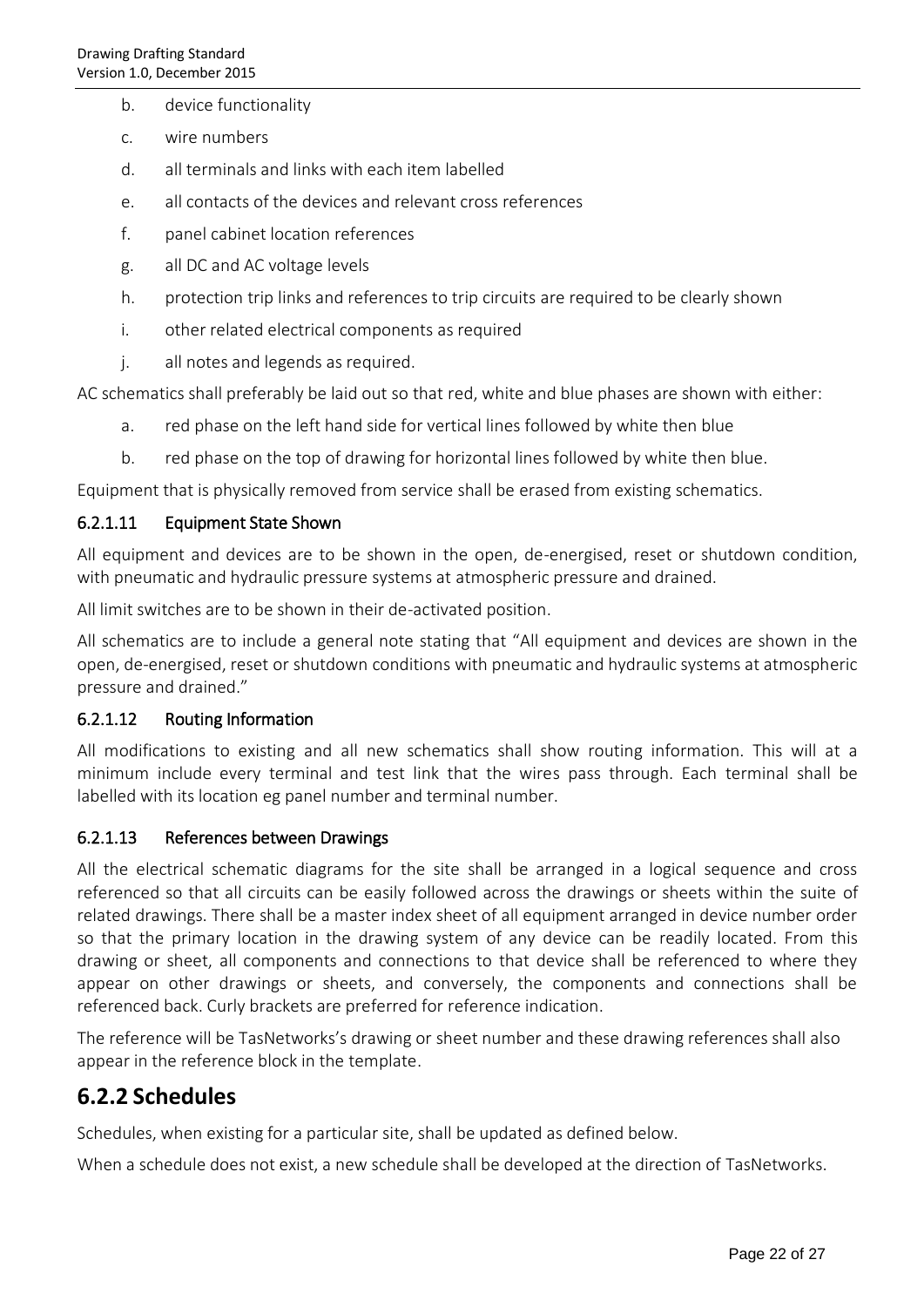#### 6.2.2.1 Device Schedule (P&C Assets)

Site device schedules are being phased out in favour of device entries into the drawings relating to that device. The existing site device schedule entries will be deleted (with a strike through line) as part of the project and any new or reused devices added into the new drawings. As the schedule is still a functioning document the standard check and approval process applies.

The new device entry will typically require the relay device number, make and type.

Refer to TasNetworks General Substation Requirements Standard (R280697) for specific information about device numbering for Transmission Sites.

#### 6.2.2.2 Label Schedule

Site label schedules are being phased out in favour of label entries into the related suite of drawings. The existing site label schedule entries will be deleted as part of the project. As the schedule is still a functioning document the standard check and approval process applies.

#### 6.2.2.3 Instrument Schedule

Site instrument schedules are being phased out in favour of instrument entries into the drawings relating to that instrument. The existing site instrument schedule entries will be deleted (with a strike through line) as part of the project and any new or reused instruments added into the new drawings. As the schedule is still a functioning document the standard check and approval process applies.

#### 6.2.2.4 Drawing Schedule

If a drawing schedule (typically Transmission or Zone Substations) exists for a site, all new drawings shall be added to it. Any equipment removed from service shall be deleted from the schedule either by modifying quantities or placing a line through the entry if all items of that type are removed.

#### 6.2.2.5 RTU Schedule

If an RTU schedule exists for the site then it shall be modified as the project requires.

Any equipment removed from service shall be deleted from the schedule either by modifying quantities or placing a line through the entry if all items of that type are removed.

#### 6.2.2.6 SCADA Schedule

If a SCADA schedule exists for the site then it shall be modified as the project requires.

Any equipment removed from service shall be deleted from the schedule either by modifying quantities or placing a line through the entry if all items of that type are removed.

#### 6.2.2.7 Major/Material Equipment (Primary Electrical Assets) Schedule

Major equipment schedule and rating sheets must include:

- a. the ratings/specification details and the connected ratio for CTs and VTs
- b. summary of ratings/specification details
- c. specific options on synchronising, sensitive earth fault, auto closing etc
- d. to avoid duplication, a site, transmission line or system, shall have only one such schedule.

### **6.2.3 Layout Drawings**

Layout drawings include general arrangements and sections, and shall contain all information, including without limitation, the following: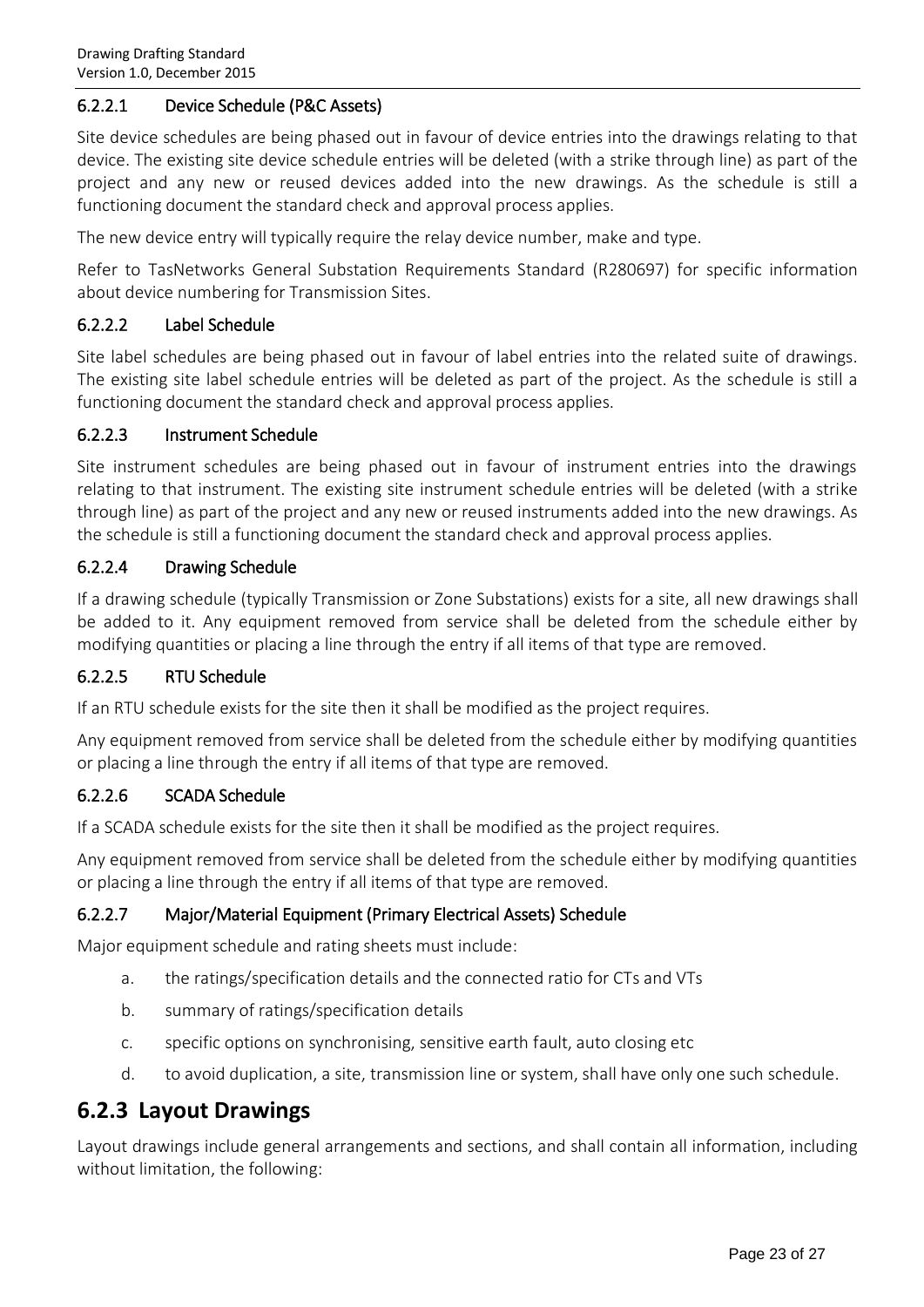- a. clearly defined datum points of reference, to which all dimensions, levels or calculations are based, as provided by or agreed with TasNetworks
- b. all equipment and structures
- c. correct dimensions of equipment and structures
- d. clearances between equipment live parts and from live parts to earth
- e. spacing between equipment and between equipment and wall or structure
- f. equipment, structure, roads and building centre line positions reference to switchyard datum
- g. device numbers for all equipment, labelling and correct position of equipment as mounted throughout the site
- h. sectional lines relating the layout drawing with detailed sectional drawings
- i. Buried cable or services routes with GPS coordinates or survey points where required

### **6.2.4 Assembly drawings**

The designer must prepare assembly drawings for all new components to be mounted in enclosures.

Assembly drawings must show for each assembly in the enclosure:

- a. layout of the assembled components showing correct dimensions of components, clearances between components and the component identification number
- b. material schedule showing the component identification number, quantity, textual description, manufacturer/supplier, type/part number and any remarks
- c. label schedule showing the wording, location and label size
- d. where equipment is being removed or mounted on existing panels the designer must mark up the existing layouts with the above information.

### **6.2.5 Maker's drawings**

Typically electronic drawings, which are received from manufacturers, suppliers or makers in their own standard format, which do not depict any integration of their equipment into TasNetworks networks or systems shall have as a minimum a TasNetworks drawing number in accordance with the requirements of the drawing management standard. This number shall be as near to the lower right hand corner of the drawing as possible.

In addition, for schematics and structural drawings, reference to the site where the equipment is to be located shall be made on checked in drawings. Where necessary, a copy of the drawing for each site at which the subject equipment is to be installed shall be made with a unique drawing number.

### **6.3 Drawing Notes**

Where possible and practicable, notes, legends and drawing scales shall be located in the lower right hand corner of the drawing above the original issue title block. Notes shall be sequentially numbered commencing at 1.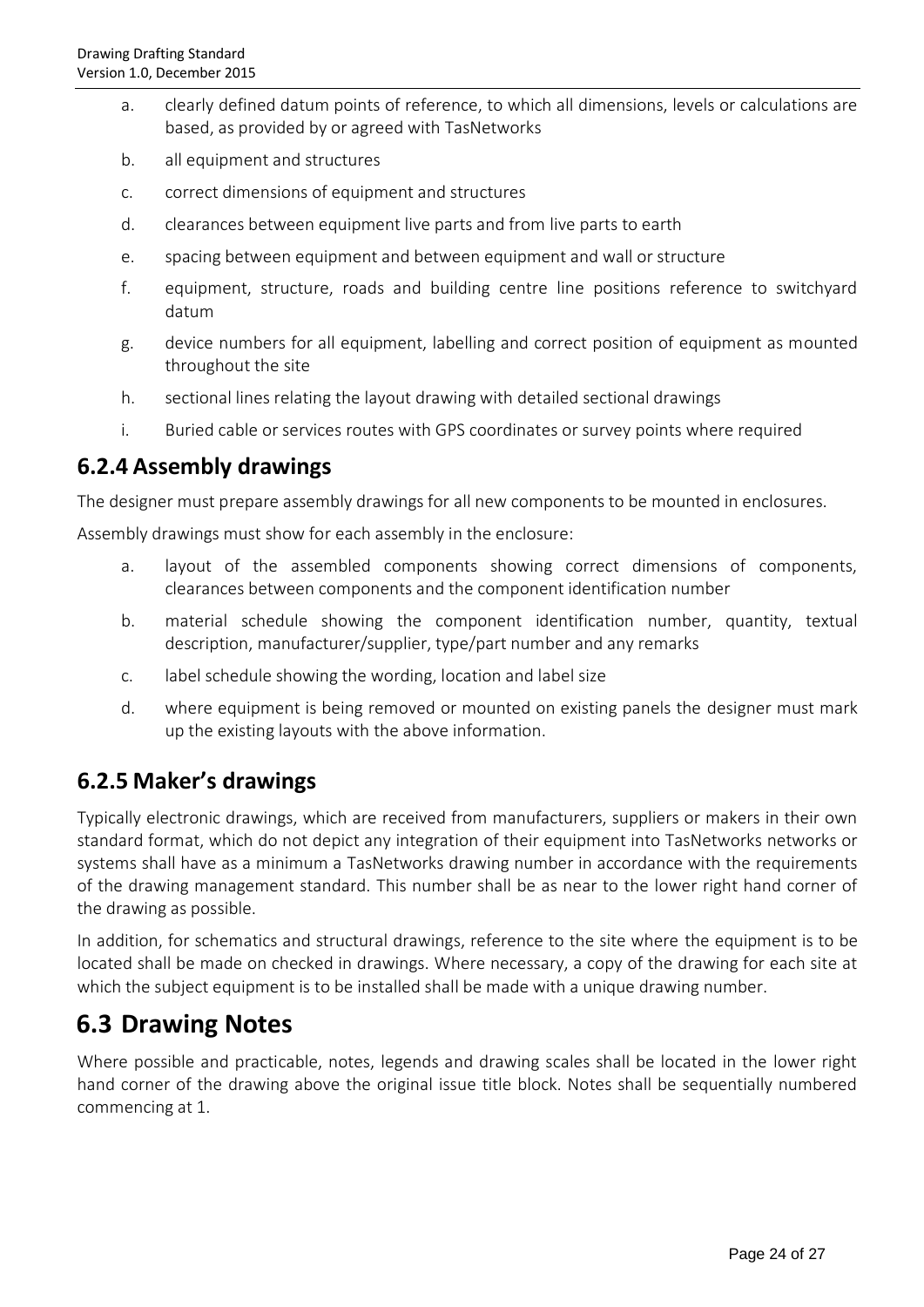### **6.3.1 Protection Operation Notes on MPOLDs**

Notes which relate specifically to protection operation shall be sequentially numbered within brackets, thus (1), (2) etc and be located, where possible and practicable, in the top right hand corner of the drawing, but in any case a different location to the notes referred to in this section.

The bracketed number reference shall be placed within the model space of the drawing against the specific device to which the note relates.

### **6.3.2 Border Marks**

All drawing templates provided, contain pre-set border mark place holders. These are accessible for amendment via the border mark layer and include information outside the drawing border as follows, "CAUTION: printed document is uncontrolled" and the purpose or status of the revision:

- 'Design'
- 'Construction'
- 'As Installed'
- cancelled
- superseded
- information or standard.

Border marks shall be edited by the organisation responsible for the creation or alteration of a drawing.

### **6.4 Changes to Drawings**

All changes to existing drawings shall be generally in accordance with all the requirements previously defined within this standard, in terms of format, content and authorisation.

### **6.4.1 Altered Drawings**

Where existing drawings are altered, the alteration shall be indicated with a "cloud" and the revision and alterations section in the alteration block updated with a brief description and project number.

### **6.4.2 Cancelled Drawings**

The following will apply for cancelled drawings:

- a. all drawings that are redundant as a result of changes shall be identified and the cancellation agreed by TasNetworks
- b. the description field for the alterations section shall contain the word "CANCELLED"
- c. the new revision shall have the word "CANCELLED" placed across the drawing in suitably large and predominant font size relative to the size of the drawing. Refer to section 3.3.1
- d. all metadata to the cancelled drawing from any drawing identified in the EDMS shall be updated
- e. cancelled drawing numbers shall not be re-used under any circumstance
- f. old drawings which are manually drafted, shall not be altered in any respect prior to cancellation.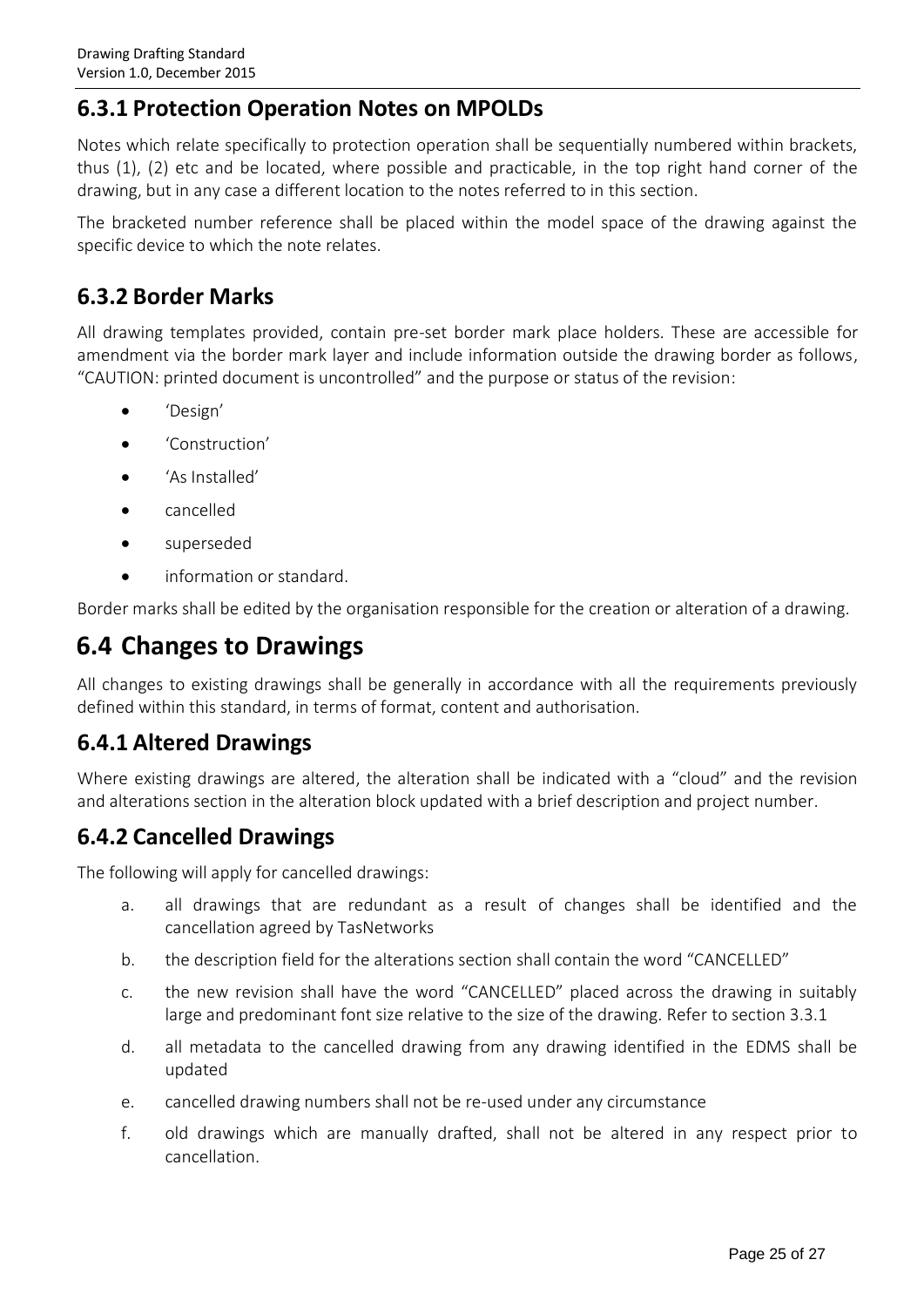### **6.4.3 Superseded Drawings**

The following will apply to all superseded drawings:

- a. changes to a drawing, which in its current format is non-compliant with any or all of the requirements of this standard, may result in the drawing being superseded and re-drawn. All drawings that are to be superseded shall be identified and agreed by TasNetworks
- b. the new revision shall have the words "SUPERSEDED BY" followed by the identifier of the successor drawing, placed across the drawing in suitably large and predominant font size relative to the size of the drawing. Refer to section 3.3.1
- c. the description field for the alteration block shall contain the words "SUPERSEDED BY" as well as the identifier of the successor drawing
- d. reference shall be made to the superseded drawing in reference section of the title block of the successor drawing
- e. old drawings which are manually drafted, shall not be altered in any respect prior to superseding.

### <span id="page-25-0"></span>**6.4.4 As Installed Drawings**

The following will apply for 'As Installed' drawings:

- a. on completion of the drawing as built additions, a final version showing 'As Installed' information shall be sent to the TasNetworks drawing team
- b. the version shall be taken to the next revision letter, eg issue Rev B shall be updated to Rev C, irrespective of other revisions the drawing may have been given
- c. the final version shall be marked 'As Installed' in the alteration block. TasNetworks will control the document at this version. References to all revisions used in the construction process shall be removed from the drawing
- d. all construction process clouding shall be removed from the final version and the construction sign off block shall be removed.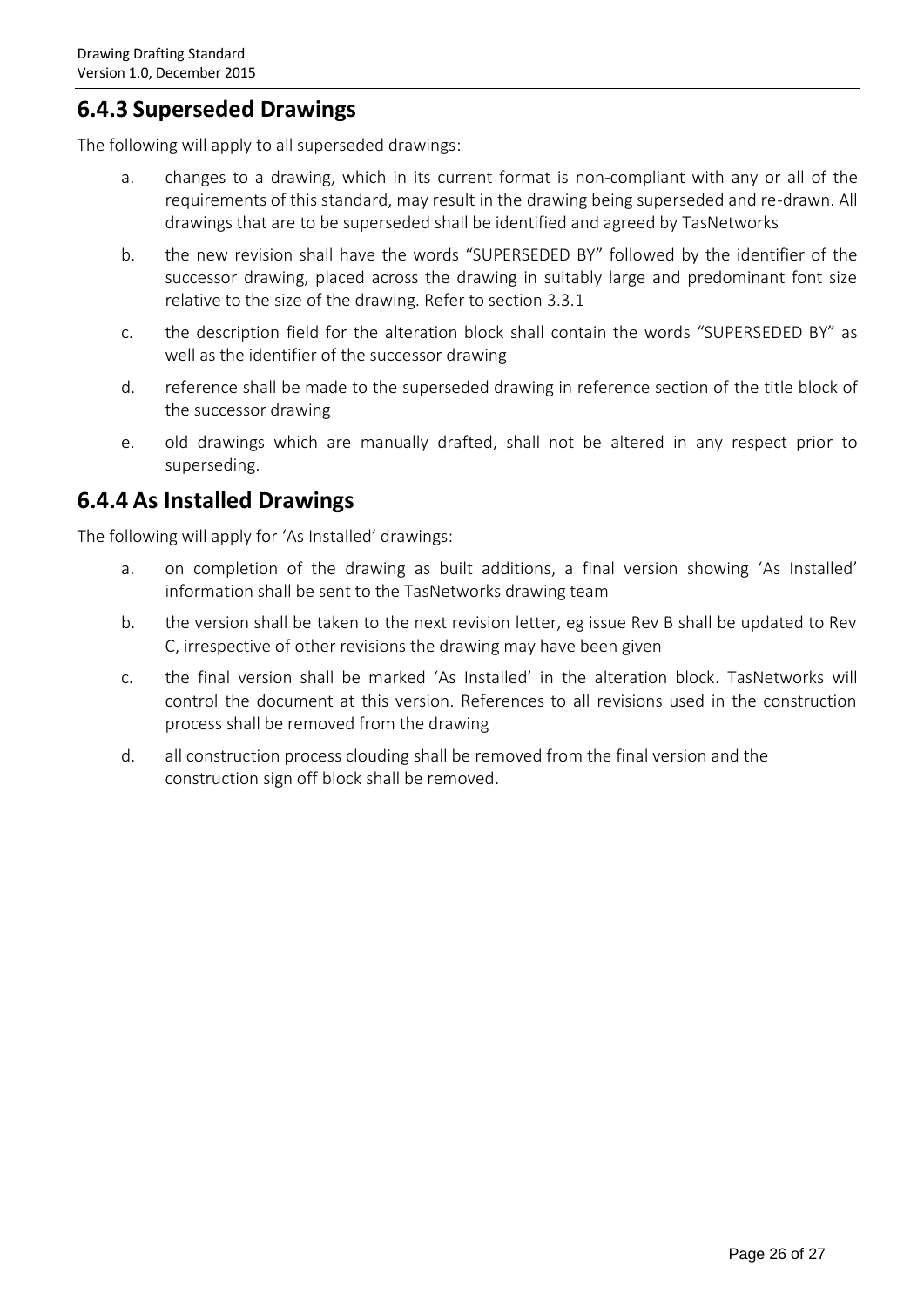### **Appendix A – Drawing Template Layout Example for TasNetworks Designed Drawings**

CAUTION: Printed document is uncontrolled.

| ----------<br>. .                                                       |                    |                                                                                                                                                                                                                        |                                                                                                                                                                                                                                                                                                                                                                                            |                                                         |
|-------------------------------------------------------------------------|--------------------|------------------------------------------------------------------------------------------------------------------------------------------------------------------------------------------------------------------------|--------------------------------------------------------------------------------------------------------------------------------------------------------------------------------------------------------------------------------------------------------------------------------------------------------------------------------------------------------------------------------------------|---------------------------------------------------------|
| $\overline{2}$<br>3<br>$\mathfrak{t}_\ast$<br>ID.                       | 6                  |                                                                                                                                                                                                                        | $10 -$                                                                                                                                                                                                                                                                                                                                                                                     |                                                         |
| $\sqrt{a}$                                                              |                    |                                                                                                                                                                                                                        |                                                                                                                                                                                                                                                                                                                                                                                            | BM_DWG_NG                                               |
| <b>TERATIONS</b><br>ORIGINAL ISSUE<br>$\frac{1}{4}$<br>BORDER_MARK_DATE | REFERENCE<br>DRAWN | TasNetworks PTY. LTD.<br><b>TasNetworks</b><br>C JAMES<br>DRAFTING CHECK   D WILLIAMS<br>DESIGNED BY<br>A WALTON<br>CHECKED BY<br>P COLEMAN<br>J GROSS<br>APPROVED BY<br>DATE APPROVED<br>15/12/2015<br>DOCUMENT_PHASE | © (OPYRIGHT – TASNETWORKS PTY, LTD.<br>NO PART OF THIS IRRAWING MAY BE REPRODUCED, STORED IN<br>A RETREVAL SYSTEM IN ANY FORM, OR TRANSMITTED BY ANY<br>MEANS WITHOUT PRIOR PERMISSION OF TASNETWORKS.<br>"SUBJECT, SITE_NAME, SYSTEM_OR_STD_LOCATION<br>BAY, CIRCUIT, ASSET_OR_LOCATION<br>DESCRIPTION_(OPTIONAL_LINE)<br>DWG_TYPE_AS_DERIVED_FROM_DWG_NO.<br>$A - BBB - CCCC - DD - EEE$ | SCALE<br>Rev.<br>SCALE<br>A3<br>BM_REV<br>REVISION<br>А |

 $\mathbb{I}$